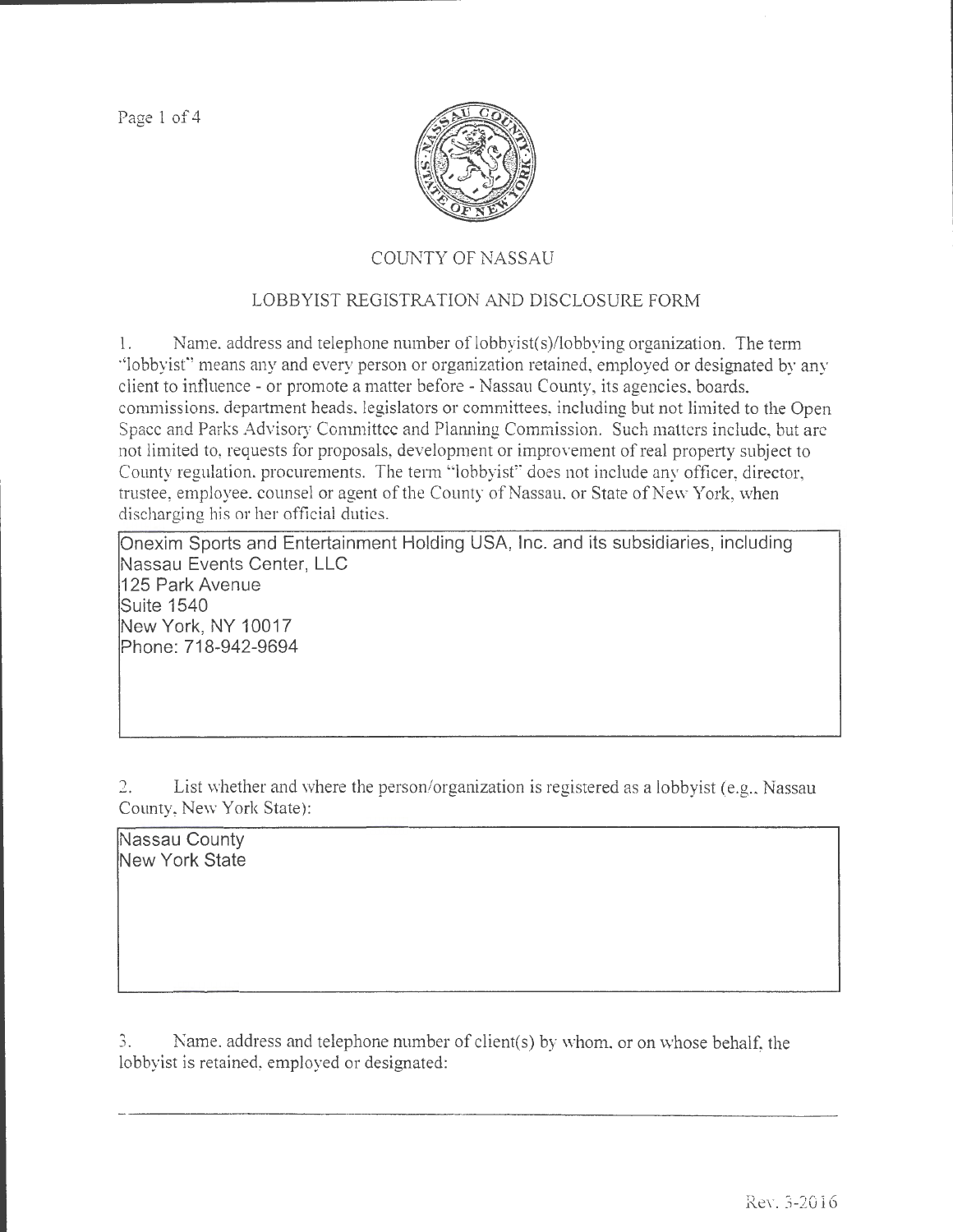Page 2 of 4

Onexim Sports and Entertainment Holding USA, Inc. and its subsidiaries, including Nassau Events Center, LLC 125 Park Avenue Suite 1540 New York, NY 10017 T: 718-942-9694

4. Describe lobbying activity conducted. or to be conducted, in Nassau County. and identify client(s) for each activity listed. See page 4 for a complete description of lobbying activities.

mended and Restated Coliseum Lease executed as of July 30, 2015 and with a Lease Effective Date of October 30, 2013, by and between The County of Nassau, as landlord, and Nassau Events Center, LLC, as tenant, for a portion of the Nassau !Veterans Memorial Coliseum Site

5. The name of persons, organizations or governmental entities before whom the lobbyist expects to lobby:

Nassau County Executive Nassau County Deputy County Executive Nassau County Legislature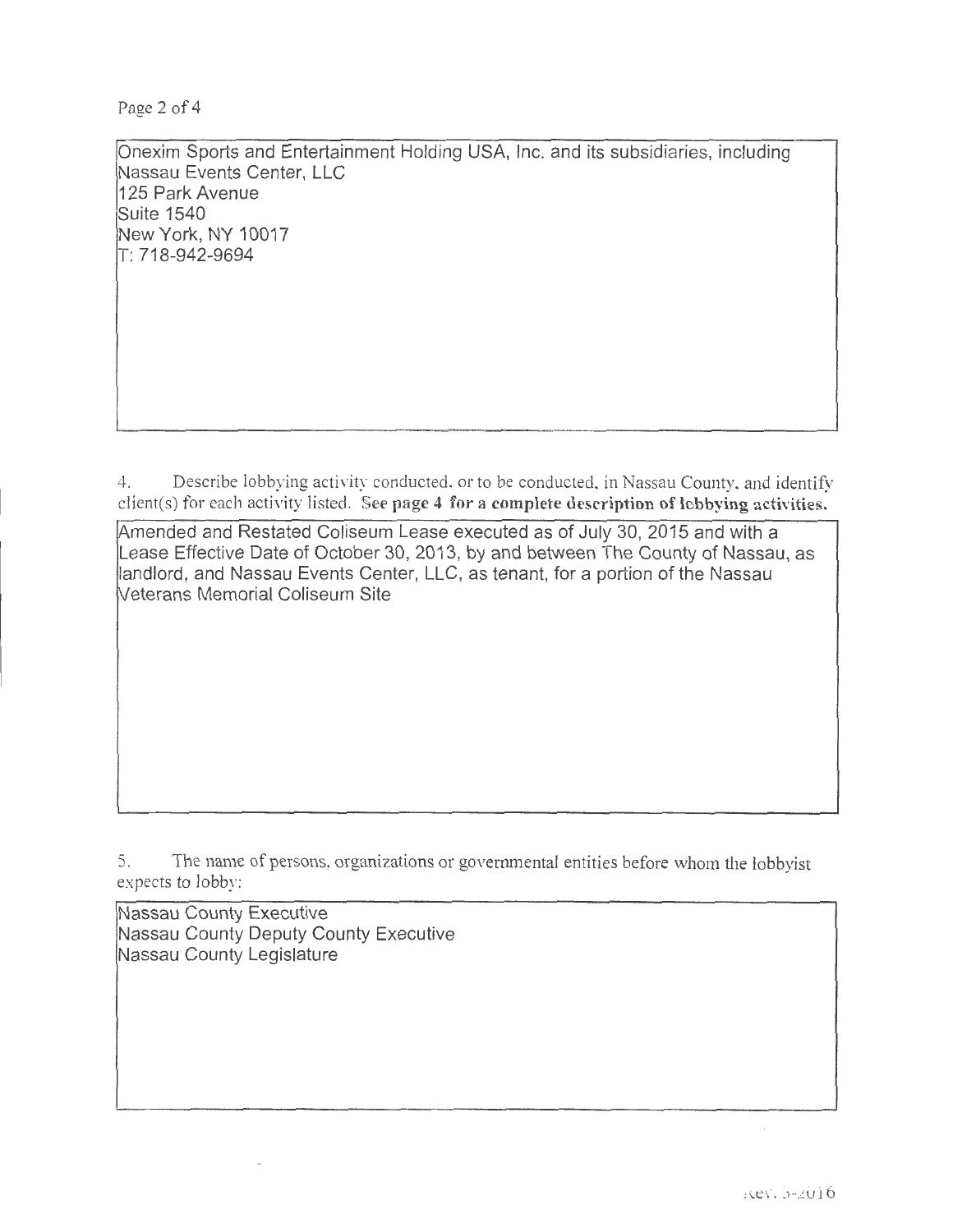## Page 3 of 4

6. If such lobbyist is retained or employed pursuant to a written agreement of retainer or employment. you must attach a copy of such document; and if agreement of retainer or employment is oral, attach a written statement of the substance thereof. If the written agreement of retainer or employment does not contain a signed authorization from the client by whom you have been authorized to lobby, separately attach such a written authorization from the client.

7. Within the previous year, has the lobbyist/lobbying organization or any of its corporate officers provided campaign contributions pursuant to the New York State Election Law to the campaign committees of any of the following Nassau County elected officials or to the campaign committees of any candidates tor any of the tollowing Nassau County elected oftices: the County Executive, the County Clerk, the Comptroller, the District Attorney, or any County Legislator? If yes, to what campaign committee? If none, you must so state:

**None** 

I understand that copies of this form will be sent to the Nassau County Department of Information Technology ("IT") to be posted on the County's website.

I also tmderstand that upon tennination of retainer, employment or designation I must give written notice to the County Attorney within thirty (30) days of termination.

VERIFICATION: The undersigned affirms and so swears that he/she has read and understood the foregoing statements and they are, to his/her knowledge, true and accurate.

The undersigned further certifies and affirms that the contribution(s) to the campaign committees listed above were made freely and without duress. threat or any promise of a governmental benefit or in exchange for any benefit or remuneration.

Dated: <sup>10/16/2017</sup> Signed:

Print Name:

Title:

| Maura Ocham       |
|-------------------|
| Maureen A. Hanlon |
| President         |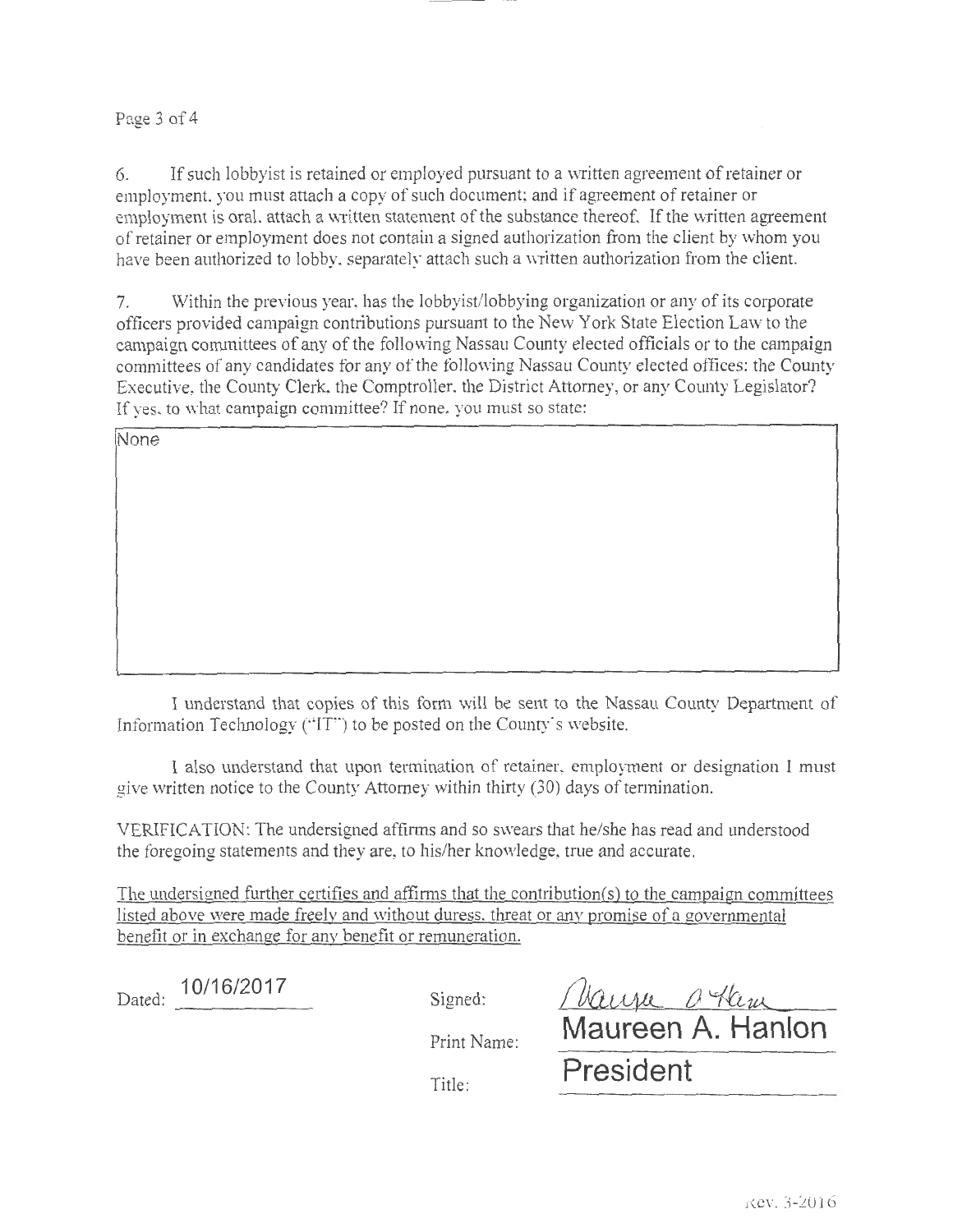#### Page 4 of 4

**The term lobbving shall mean any attempt to influence:** any determination made by the Nassau County Legislature, or any member thereof, with respect to the introduction, passage, defeat, or substance of any local legislation or resolution; any determination by the County Executive to support, oppose, approve or disapprove any local legislation or resolution, whether or not such legislation has been introduced in the County Legislature; any determination by an elected County official or an officer or employee of the County with respect to the procurement of goods, services or construction, including the preparation of contract specifications, including by not limited to the preparation of requests for proposals, or solicitation, award or administration of a contract or with respect to the solicitation, award or administration of a grant. loan, or agreement involving the disbursement of public monies: any determination made by the County Executive, County Legislature, or by the County of Nassau, its agencies, boards, commissions, department heads or committees, including but not limited to the Open Space and Parks Advisory Committee. the Planning Commission. with respect to the zoning, use, development or improvement of real property subject to County regulation, or any agencies, boards, commissions, department heads or committees with respect to requests for proposals, bidding. procurement or contracting for services for the County; any determination made by an elected county official or an officer or employee of the county with respect to the terms of the acquisition or disposition by the county of any interest in real property, with respect to a license or permit for the use of real property of or by the county, or with respect to a franchise, concession or revocable consent; the proposal, adoption, amendment or rejection by an agency of any rule having the force and effect of law; the decision to hold, timing or outcome of any rate making proceeding before an agency; the agenda or any determination of a board or commission; any determination regarding the calendaring or scope of any legislature oversight hearing; the issuance, repeal. modification or substance of a County Executive Order; or any determination made by an elected county official or an officer or employee of the county to support or oppose any state or federal legislation, rule or regulation, including any determination made to support or oppose that is contingent on any amendment of such legislation, rule or regulation, whether or not such legislation has been formally introduced and whether or not such rule or regulation has been formally proposed.

**The term "lobbying" or "lobbying activities" docs not include:** Persons engaged in drafting legislation, rules, regulations or rates; persons advising clients and rendering opinions on proposed legislation, rules, regulations or rates, where such professional services are not otherwise connected with legislative or executive action on such legislation or administrative action on such rules. regulations or rates; newspapers and other periodicals and radio and television stations and owners and employees thereof, provided that their activities in connection with proposed legislation, rules, regulations or rates are limited to the publication or broadcast of news items, editorials or other comment, or paid advertisements; persons who participate as witnesses, attorneys or other representatives in public rule-making or rate-making proceedings of a County agency, with respect to all participation by such persons which is part of the public record thereof and all preparation by such persons for such participation; persons who attempt to influence a County agency in an adjudicatory proceeding, as defined by  $\S$  102 of the New York State Administrative Procedure Act.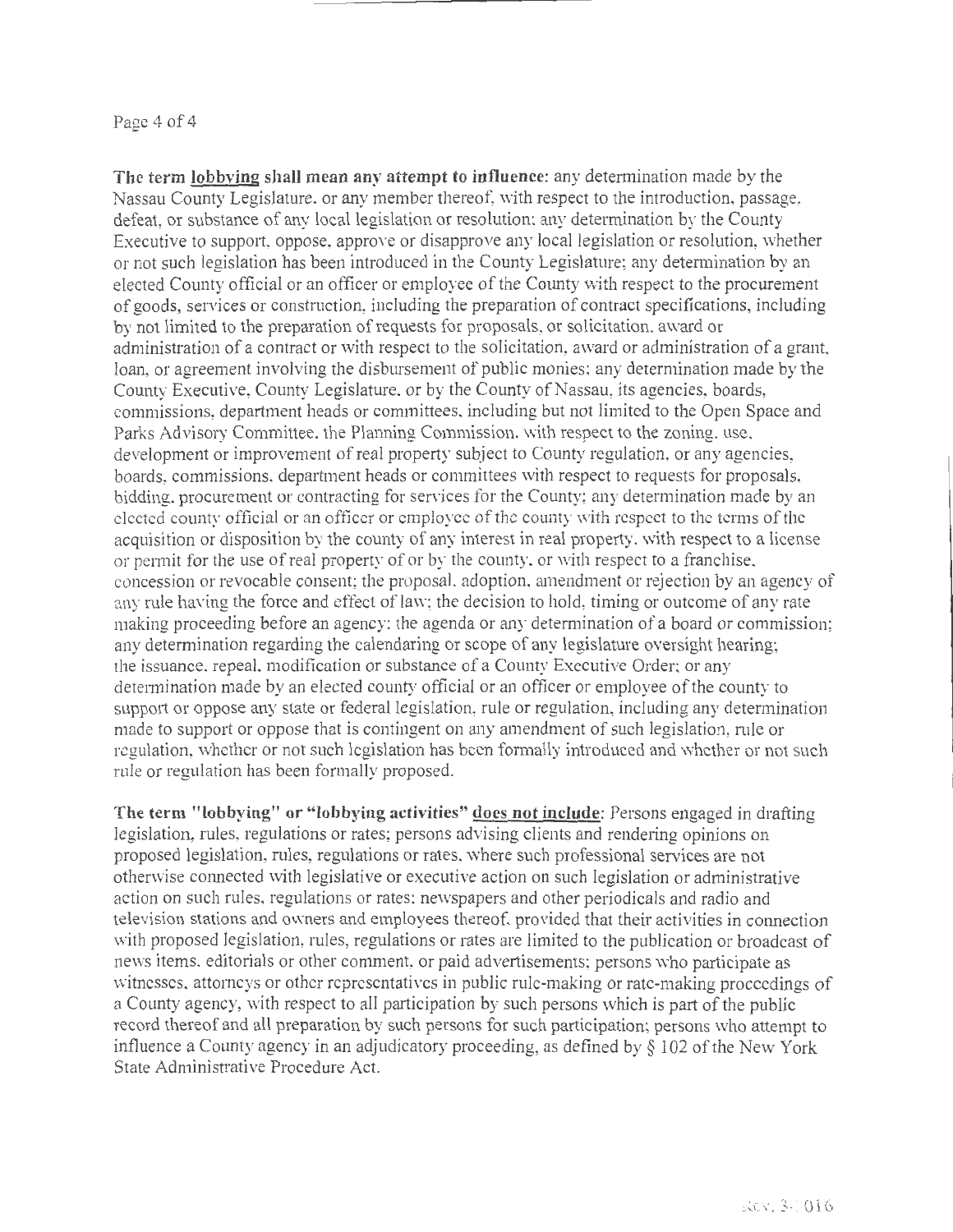

## POLITICAL CAMPAIGN CONTRIBUTION DISCLOSURE FORM

1. Has the vendor or any corporate officers of the vendor provided campaign contributions pursuant to the New York State Election Law in (a) the period beginning April 1, 2016 and ending on the date of this disclosure, or (b), beginning April 1, 2018, the period beginning two years prior to the date of this disclosure and ending on the date of this disclosure, to the campaign committees of any of the following Nassau County elected officials or to the campaign committees of any candidates for any of the following Nassau County elected offices: the County Executive, the County Clerk, the Comptroller, the District Attorney, or any County Legislator? If yes, to what campaign committee?

None

2. VERIFICATION: This section must be signed by a principal of the consultant, contractor or Vendor authorized as a signatory of the firm for the purpose of executing Contracts.

The undersigned affirms and so swears that he/she has read and understood the foregoing statements and they are, to his/her knowledge, true and accurate.

The undersigned further certifies and affirms that the contribution(s) to the campaign committees identified above were made freely and without duress, threat or any promise of a governmental benefit or in exchange for any benefit or remuneration.

|                                    | Onexim Sports and Entertainment Holding USA, Inc.<br>Vendor: |
|------------------------------------|--------------------------------------------------------------|
| Dated: 10/16/2017                  | Signed: Mauzer a Wane                                        |
| Signed: $\forall$ au $\odot$ Conen | Print Name: Maureen A. Hanlon                                |
| Print Name: Kari Cohen             | Title: President                                             |
| Title: Vice President and Deputy   |                                                              |
| General Counsel                    |                                                              |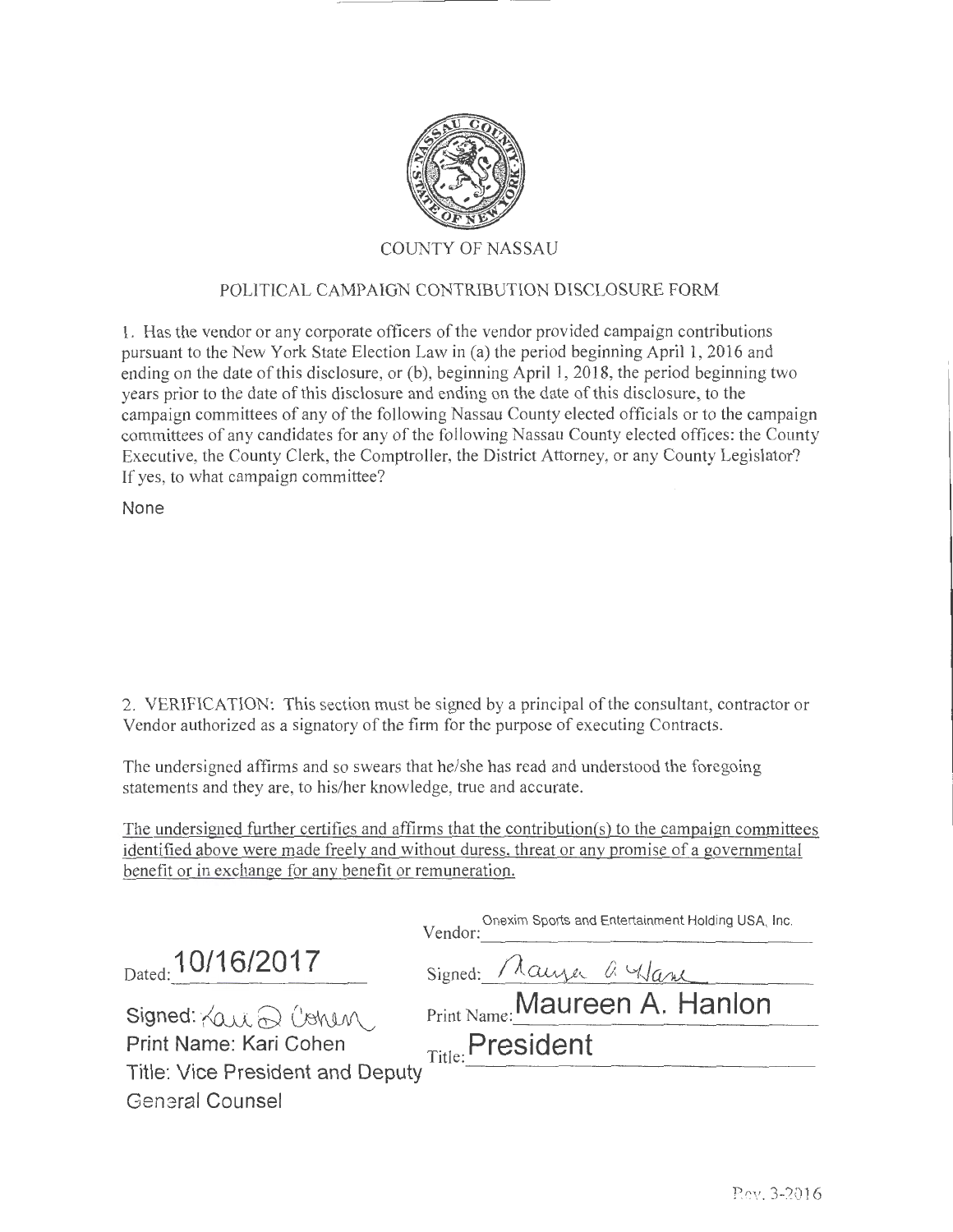

## POLITICAL CAMPAIGN CONTRJBUTION DISCLOSURE FORM

1. Has the vendor or any corporate officers of the vendor provided campaign contributions pursuant to the New York State Election Law in (a) the period beginning April 1, 2016 and ending on the date of this disclosure, or (b), beginning April **1,** 2018, the period beginning two years prior to the date of this disclosure and ending on the date of this disclosure, to the campaign committees of any of the following Nassau County elected officials or to the campaign committees of any candidates for any of the following Nassau County elected offices: the County Executive, the County Clerk, the Comptroller, the District Attorney, or any County Legislator? If yes, to what campaign committee?

**None** 

2. VERIFICATION: This section must be signed by a principal ofthe consultant, contractor or Vendor authorized as a signatory of the firm for the purpose of executing Contracts.

The undersigned affirms and so swears that he/she has read and understood the foregoing statements and they are, to his/her knowledge, true and accurate.

The undersigned further certifies and affirms that the contribution(s) to the campaign committees identified above were made freely and without duress, threat or any promise of a governmental benefit or in exchange for any benefit or remuneration.

|                                               | Onexim Sports and Entertainment Holding USA, Inc.<br>Vendor: |  |  |
|-----------------------------------------------|--------------------------------------------------------------|--|--|
| Dated: 10/16/2017                             | Signed: Mairy a Ham                                          |  |  |
| Signed: Sarah Bulenbach                       | Print Name: Maureen A. Hanlon                                |  |  |
| Print Name: Sarah Berlenbach Title: President |                                                              |  |  |
| Title: Director of External Affairs           |                                                              |  |  |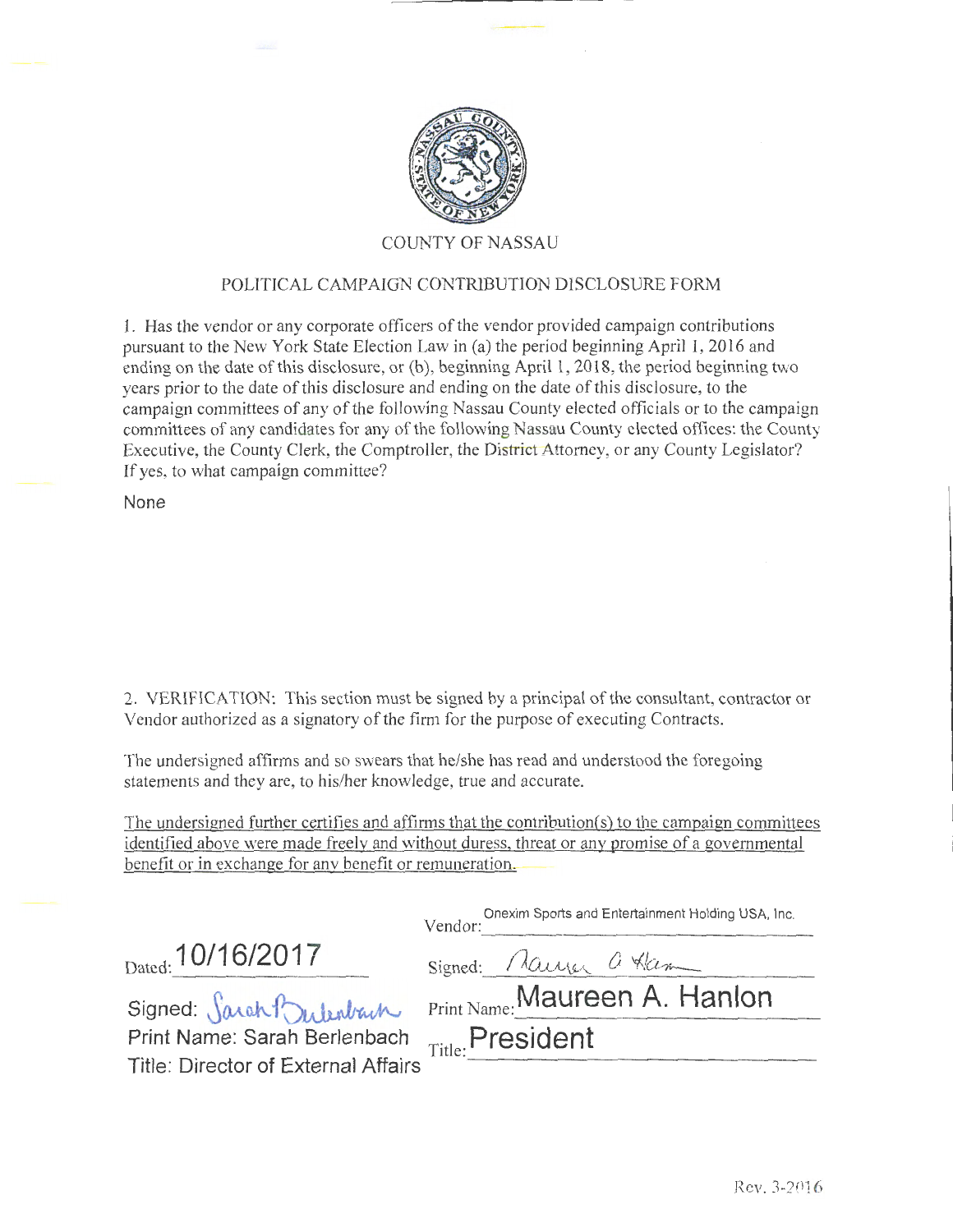

### POLITICAL CAMPAIGN CONTRIBUTION DISCLOSURE FORM

1. Has the vendor or any corporate officers of the vendor provided campaign contributions pursuant to the New York State Election Law in (a) the period beginning April 1, 2016 and ending on the date of this disclosure, or  $(b)$ , beginning April 1, 2018, the period beginning two years prior to the date of this disclosure and ending on the date of this disclosure, to the campaign committees of any of the following Nassau County elected officials or to the campaign committees of any candidates for any of the following Nassau County elected offices: the County Executive, the County Clerk, the Comptroller, the District Attorney, or any County Legislator? If yes, to what campaign committee?

None

and Compliance Officer

2. VERIFICATION: This section must be signed by a principal of the consultant, contractor or Vendor authorized as a signatory of the firm for the purpose of executing Contracts.

The undersigned affirms and so swears that he/she has read and understood the foregoing statements and they are, to his/her knowledge, true and accurate.

The undersigned further certifies and affirms that the contribution(s) to the campaign committees identified above were made freely and without duress, threat or any promise of a governmental benefit or in exchange for any benefit or remuneration.

|                                        | Onexim Sports and Entertainment Holding USA, Inc.<br>Vendor: |
|----------------------------------------|--------------------------------------------------------------|
| Dated: 10/16/2014                      | Signed: Mause a Have                                         |
| Signed:                                | Print Name: Maureen A. Hanlon                                |
| Print Name: Jeffrey Gewirtz            | Title: President                                             |
| <b>Title: Executive Vice President</b> |                                                              |
| of Business Affairs, Chief Legal       |                                                              |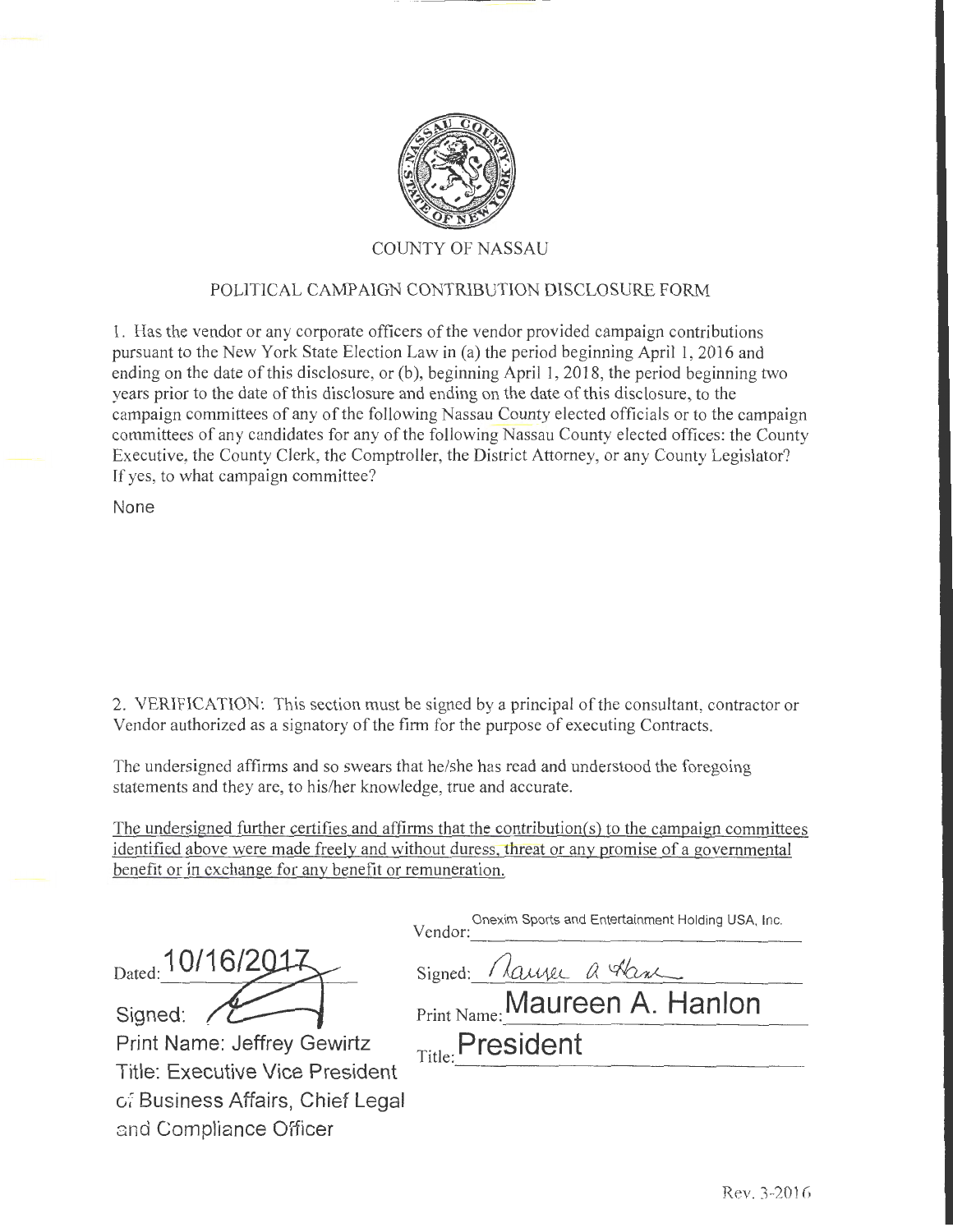

### POLITICAL CAMPAIGN CONTRIBUTION DISCLOSURE FORM

1. Has the vendor or any corporate officers of the vendor provided campaign contributions pursuant to the New York State Election Law in (a) the period beginning April **1,** 2016 and ending on the date of this disclosure, or (b), beginning April **1,** 2018, the period beginning two years prior to the date of this disclosure and ending on the date of this disclosure, to the campaign committees of any of the following Nassau County elected officials or to the campaign committees of any candidates for any of the following Nassau County elected offices: the County Executive, the County Clerk, the Comptroller, the District Attorney, or any County Legislator? If yes, to what campaign committee?

**None** 

2. VERIFICATION: This section must be signed by a principal of the consultant, contractor or Vendor authorized as a signatory of the firm for the purpose of executing Contracts.

The undersigned affirms and so swears that he/she has read and understood the foregoing statements and they are, to his/her knowledge, true and accurate.

The undersigned further certifies and affirms that the contribution(s) to the campaign committees identified above were made freely and without duress, threat or any promise of a governmental benefit or in exchange for any benefit or remuneration.

|                              | Onexim Sports and Entertainment Holding USA, Inc.<br>Vendor: |
|------------------------------|--------------------------------------------------------------|
| Dated: 10/16/2017            | Signed: Maurer a Van                                         |
|                              | Print Name: Maureen A. Hanlon                                |
| Signed: Summer Brett Yormark | Title: President                                             |
| Title: CEO                   |                                                              |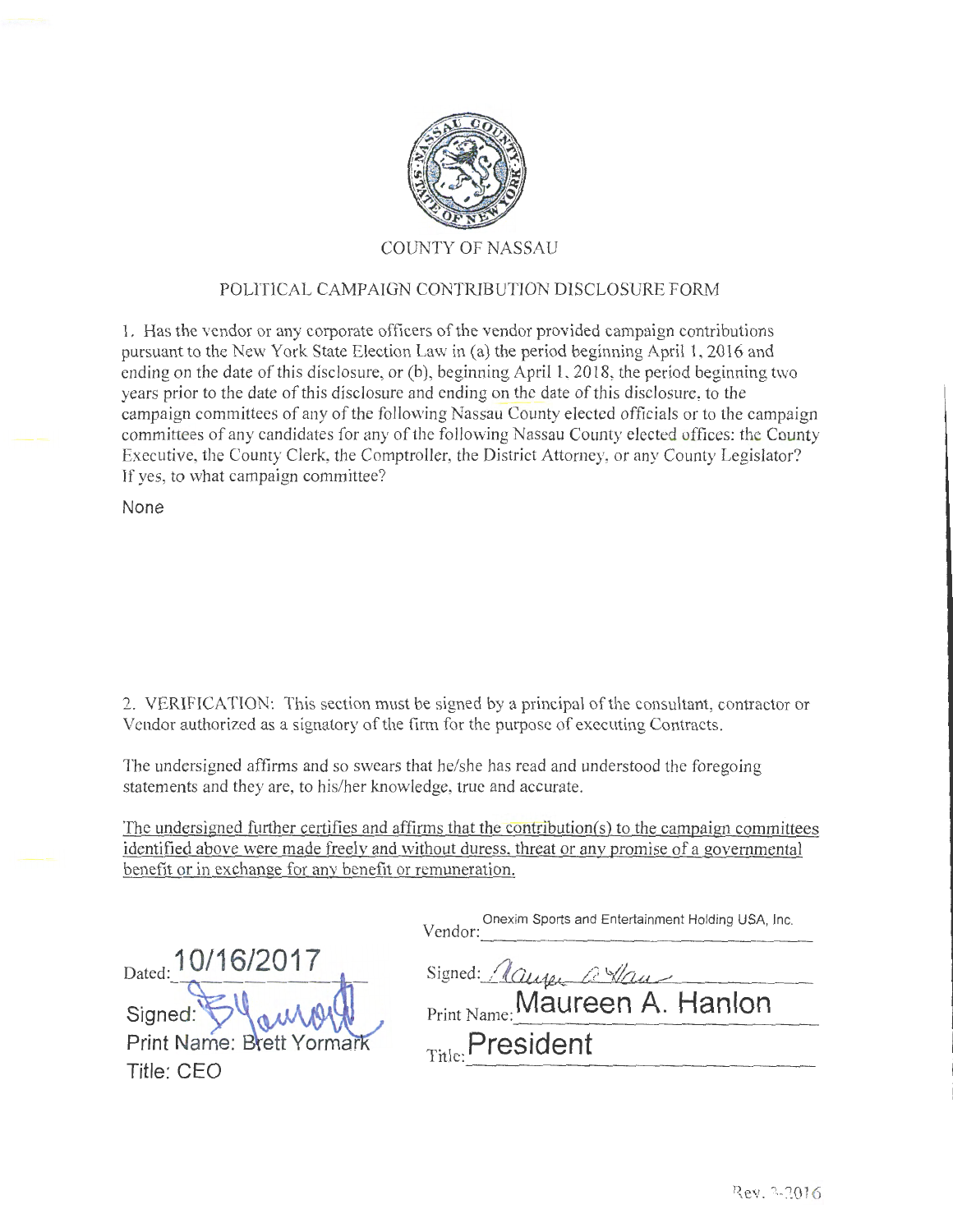#### **Page 1 of 4**

### COUNTY OF NASSAU

### CONSULTANT'S, CONTRACTOR'S AND VENDOR'S DISCLOSURE FORM

| Onexim Sports and Entertainment Holding, USA, Inc., and its subsidiaries, including Nassau Events Center, LLC<br>1. Name of the Entity: |
|-----------------------------------------------------------------------------------------------------------------------------------------|
| Address: 125 Park Avenue, Suite 1540                                                                                                    |
| City, State and Zip Code: New York, NY 10017                                                                                            |
| 2. Entity's Vendor Identification Number: 271459446                                                                                     |
| 3. Type of Business: Public Corp Partnership Joint Venture                                                                              |
|                                                                                                                                         |
| 1. I ist names and addresses of all principals that is all individuals serving on the Doord of                                          |

4. List names and addresses of all principals; that is, all individuals serving on the Board of Directors or comparable body, all partners and limited partners, all corporate officers, all parties of Joint Ventures, and all members and officers of limited liability companies (attach additional sheets if necessary):

Sole Shareholder: Mikhail Prokhorov 125 Park Avenue, Suite 1540, New York, NY 10017

Sole Officer and Director: Maureen A. Hanlon 125 Park Avenue, Suite 1540, New York, NY 10017

5. List names and addresses of all shareholders, members, or partners of the firm. If the shareholder is not an individual, list the individual shareholders/partners/members. If a Publicly held Corporation, include a copy of the 10K in lieu of completing this section.

Sole Shareholder: Mikhail Prokhorov 125 Park Avenue, Suite 1540, New York, NY 10017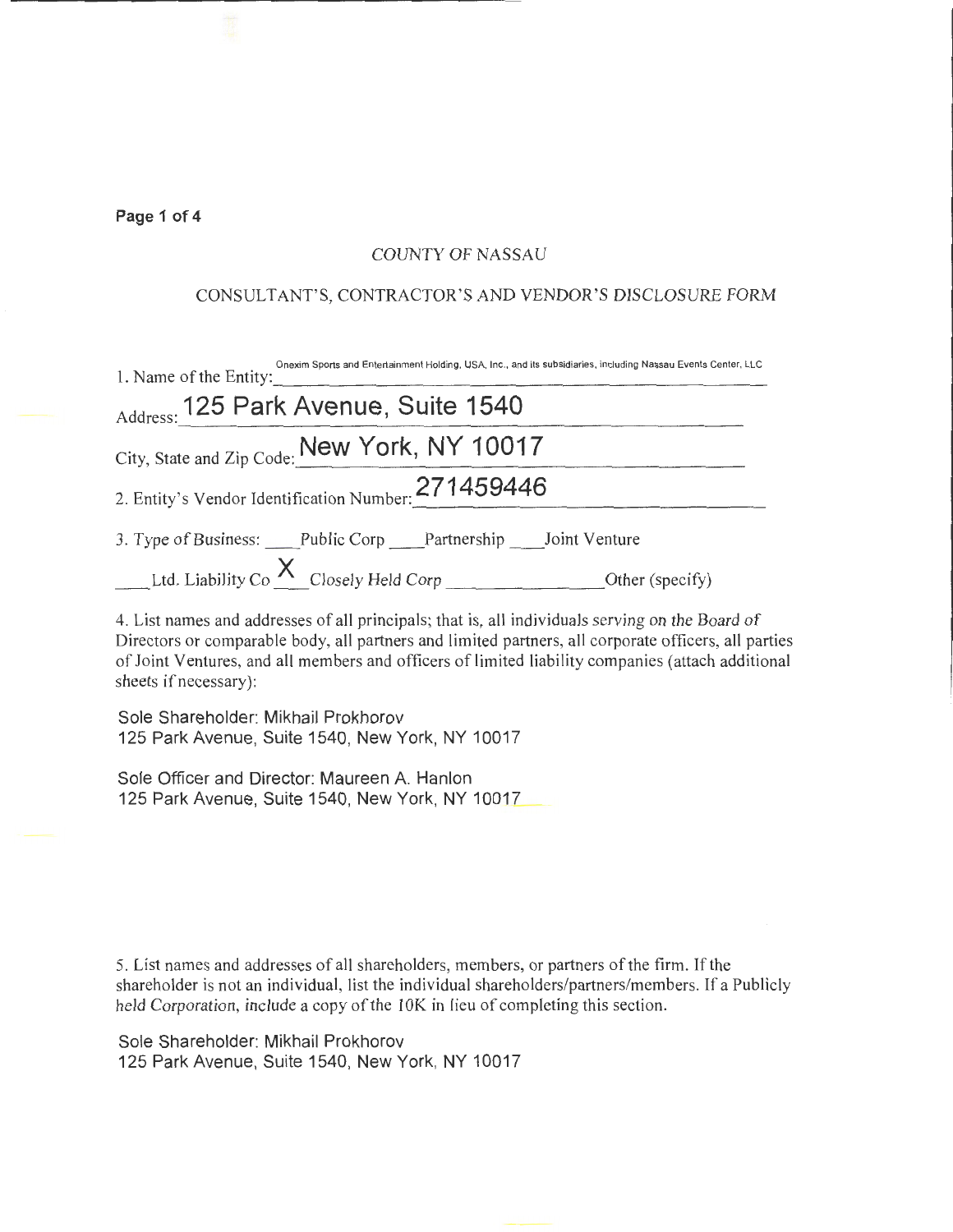**Page 2 of 4** 

6. List all affiliated and related companies and their relationship to the firm entered on line 1. above (if none, enter "None"). Attach a separate disclosure form for each affiliated or subsidiary company that may take part in the performance of this contract. Such disclosure shall be updated to include affiliated or subsidiary companies not previously disclosed that participate in the performance of the contract.

None.

7. List all lobbyists whose services were utilized at any stage in this matter (i.e., pre-bid, bid, post-bid, etc.). If none, enter "None." The term "lobbyist" means any and every person or organization retained, employed or designated by any client to influence -or promote a matter before- Nassau County, its agencies, boards, commissions, department heads, legislators or committees, including but not limited to the Open Space and Parks Advisory Committee and Planning Commission. Such matters include, but are not limited to, requests for proposals, development or improvement of real property subject to County regulation, procurements. The term "lobbyist" does not include any officer, director, trustee, employee, counsel or agent of the County of Nassau, or State of New York, when discharging his or her official duties.

(a) Name, title, business address and telephone number of lobbyist(s):

Redland Strategies 519 Eighth Avenue, New York, NY 10018 Michael Balboni (President and Managing Director), James Sherry (Senior Vice President), Resi Cooper (Consultant)

Forest City Ratner Companies 1 MetroTech Center, Brooklyn, NY 11201 Ashley Cotton (Executive Vice President of External Affairs)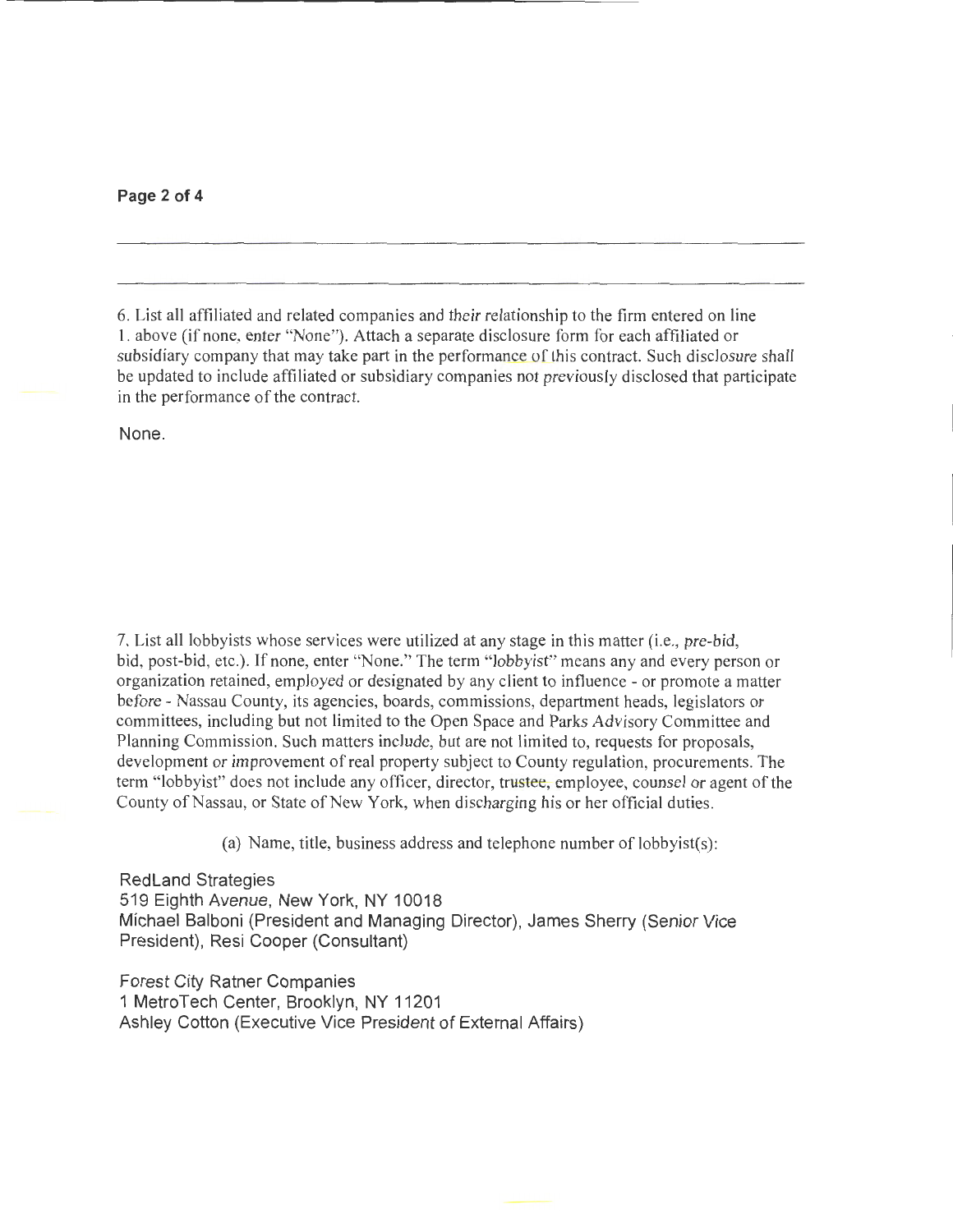#### Page 3 of 4

(b) Describe lobbying activity of each lobbyist. See below for a complete description of lobbying activities.

Amended and Restated Coliseum Lease executed as of July 30, 2015 and with a Lease Effective Date of October 30, 2013, by and between The County of Nassau, as landlord, and Nassau Events Center, LLC, as tenant, for a portion of the Nassau Veterans Memorial Coliseum Site

(c) List whether and where the person/organization is registered as a lobbyist (e.g., Nassau County, New York State):

RedLand Strategies: Nassau County, New York State Forest City Ratner Companies: Nassau County, New York City, New York State

8. VERIFICATION: This section must be signed by a principal of the consultant, contractor or Vendor authorized as a signatory of the firm for the purpose of executing Contracts.

The undersigned affirms and so swears that he/she has read and understood the foregoing statements and they are, to his/her knowledge, true and accurate.

| Dated: 11/2/2017 | Signed:/ haunen a yen        |
|------------------|------------------------------|
|                  | Print Name: Maureen A. Halon |
|                  | $_{\rm Title}$ President     |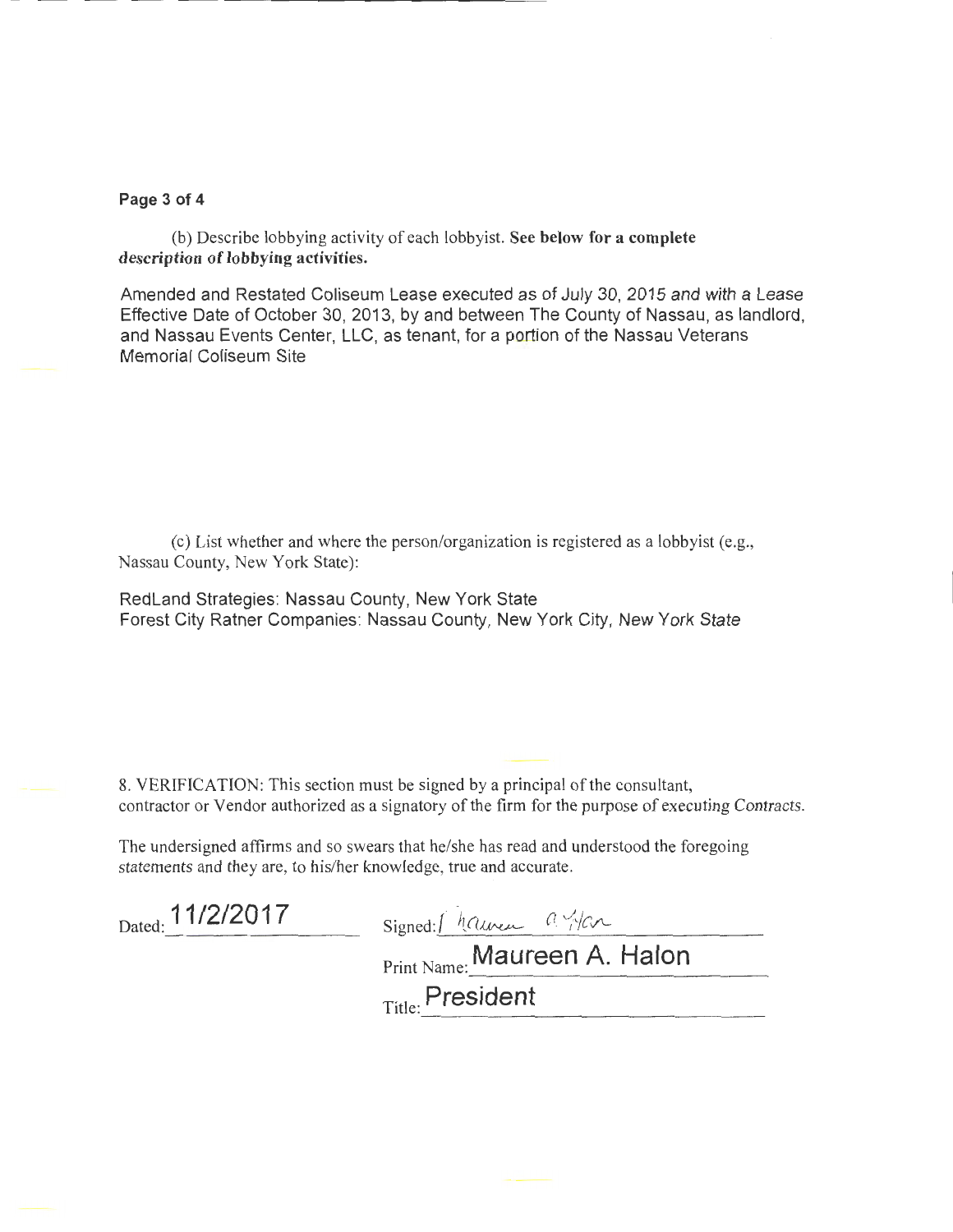#### **Page 4 of 4**

**The term lobbying shall mean any attempt to influence:** any determination made by the Nassau County Legislature, or any member thereof, with respect to the introduction, passage, defeat, or substance of any local legislation or resolution; any determination by the County Executive to support, oppose, approve or disapprove any local legislation or resolution, whether or not such legislation has been introduced in the County Legislature; any determination by an elected County official or an officer or employee of the County with respect to the procurement of goods, services or construction, including the preparation of contract specifications, including by not limited to the preparation of requests for proposals, or solicitation, award or administration of a contract or with respect to the solicitation, award or administration of a grant, loan, or agreement involving the disbursement of public monies; any determination made by the County Executive, County Legislature, or by the County of Nassau, its agencies, boards, commissions, department heads or committees, including but not limited to the Open Space and Parks Advisory Committee, the Planning Commission, with respect to the zoning, use, development or improvement of real property subject to County regulation, or any agencies, boards, commissions, department heads or committees with respect to requests for proposals, bidding, procurement or contracting for services for the County; any determination made by an elected county official or an officer or employee of the county with respect to the terms of the acquisition or disposition by the county of any interest in real property, with respect to a license or perm it for the use of real property of or by the county, or with respect to a franchise, concession or revocable consent; the proposal, adoption, amendment or rejection by an agency of any rule having the force and effect of law; the decision to hold, timing or outcome of any rate making proceeding before an agency; the agenda or any determination of a board or commission; any determination regarding the calendaring or scope of any legislature oversight hearing; the issuance, repeal, modification or substance of a County Executive Order; or any determination made by an elected county official or an officer or employee of the county to support or oppose any state or federal legislation, rule or regulation, including any determination made to support or oppose that is contingent on any amendment of such legislation, rule or regulation, whether or not such legislation has been formally introduced and whether or not such rule or regulation has been formally proposed.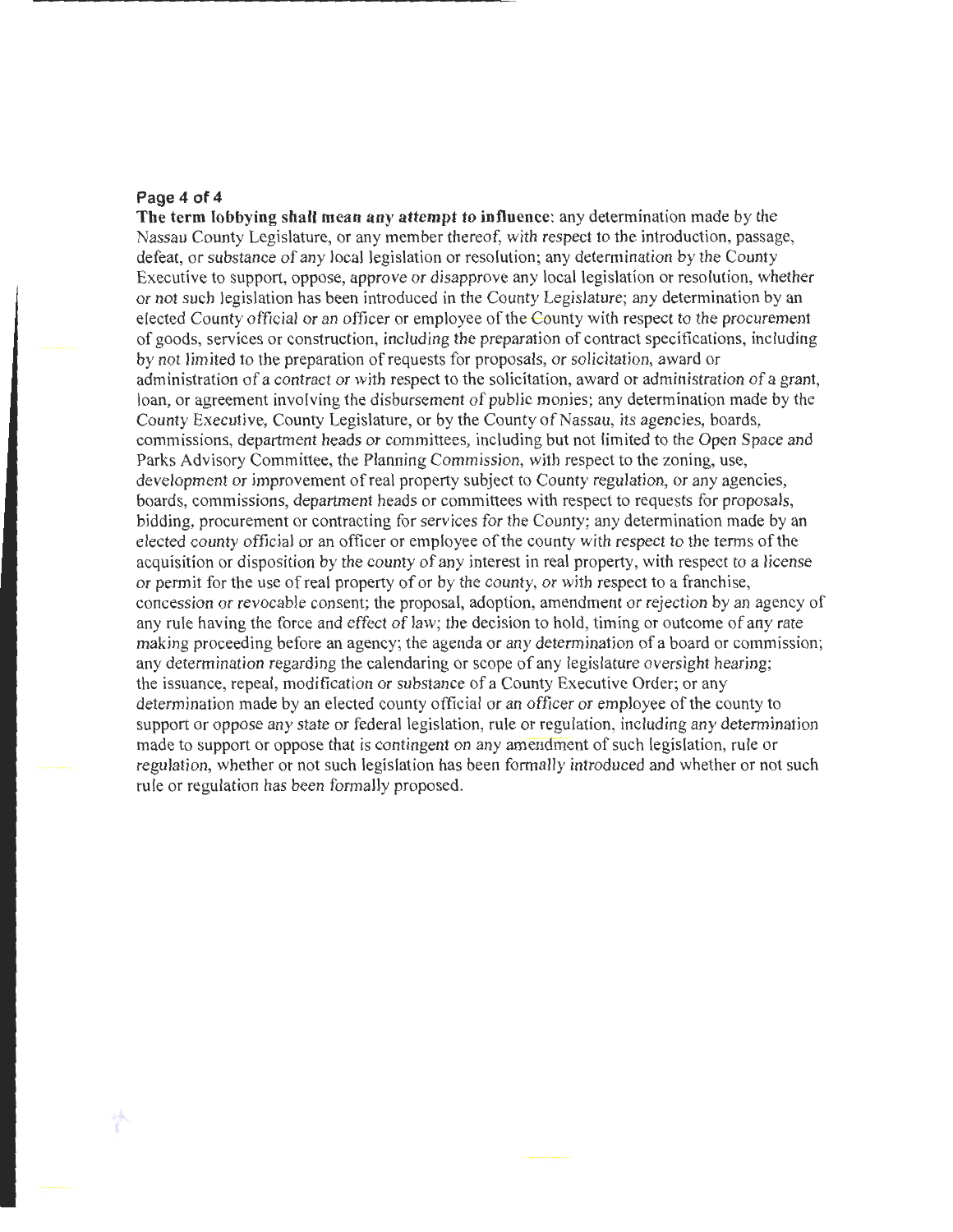#### **PRINCIPAL QUESTIONNAIRE FORM**

All questions on these questionnaires must be answered by all officers and any individuals who hold a ten percent (10%) or greater ownership interest in the proposer. Answers typewritten or printed in ink. If you need more space to answer any question, make as many photocopies of the appropriate page(s) as necessary and attach them to the questionnaire.

COMPLETE THIS QUESTIONNAIRE CAREFULLY AND COMPLETELY. FAILURE TO SUBMIT A COMPLETE QUESTIONNAIRE MAY MEAN THAT YOUR BID OR PROPOSAL WILL BE REJECTED AS NON-RESPONSIVE AND IT WILL NOT BE CONSIDERED FOR AWARD

| Principal Name<br>Date of birth | Mikhail Prokhorov<br>ገ5 / በ3 / 1965                                                                                                                                                                                            |
|---------------------------------|--------------------------------------------------------------------------------------------------------------------------------------------------------------------------------------------------------------------------------|
| Home address                    | .<br>a company of the company of the company of the company of                                                                                                                                                                 |
| City/state/zip                  | MOVIES IN THE CORNER AND ADDRESS TO THE THEFT OF A 1999 TO LAST A CORP. A 1999 TO LAST ASSESSMENT OF THE CONTENTION OF THE CONTENT OF THE CONTENT OF THE CONTENT OF THE CONTENT OF THE CONTENT OF THE CONTENT OF THE CONTENT O |
| <b>Business address</b>         | 125 Park Avenue, Suite 1540                                                                                                                                                                                                    |
| City/state/zip                  | New York, NY 10017<br>THE CONTINUITIES OF THE COMPANY ASSESSED AT A REPORT OF LANGUAGE AND ARRESTS OF MILIONS COMPANY AND A CONTINUES TO A REPORT OF THE COMPANY OF                                                            |
| Telephone                       | (718) 942-9525<br>THE R. P. LEWIS CO., LANSING, MICH. 49-14039-1-120-2 120-2 120-2 120-2 120-2 220-2<br>. For a function state of the second construction of the second state $\alpha$                                         |
| Other present address(es)       |                                                                                                                                                                                                                                |
| City/state/zip                  |                                                                                                                                                                                                                                |
| eiephone                        | 22 K 321 YO LAN A R R T THE THE CHARGE AND COMMON COMMUNISTIES OF THE REPORT OF THE PRESENT PERSON NAMED IN CONTRACTOR<br>the contract of the contract of the contract of                                                      |

2. Positions held in submitting business and starting date of each (check all applicable)

| President                      | the deal with the company that shall similar company is an anti-ball                                          | Treasurer                                            |                                                                                             |  |
|--------------------------------|---------------------------------------------------------------------------------------------------------------|------------------------------------------------------|---------------------------------------------------------------------------------------------|--|
| Chairman of Board              | with the first product and the second company of the second con-                                              | Shareholder                                          | 12 / 01 / 2009                                                                              |  |
| Chief Exec. Officer            | <b>CONTRACTOR INTERNATIONAL PROPERTY</b>                                                                      | Secretary                                            |                                                                                             |  |
| <b>Chief Financial Officer</b> |                                                                                                               | Partner                                              | the product of the property control to the control and the first product of control and the |  |
| Vice President                 | THE 19 BEEN EXPLORATION IN THE<br>The top particular that is considered to consider the problem of the Calif. | 2. F c mix political about 1 A P & C P PP 1 R PR LET |                                                                                             |  |

3. Do you have an equity interest in the business submitting the questionnaire?

NO YES X If Yes, provide details.

Mikhail Prokhorov owns 100% of Onexim Sports & Entertainment Holding USA, Inc.

4. Are there any outstanding loans, guarantees or any other form of security or lease or any other type of contribution made in whole or in part between you and the business submitting the questionnaire?

NO YES X If Yes, provide details.

Shareholder loans.

 $\mathbf{1}$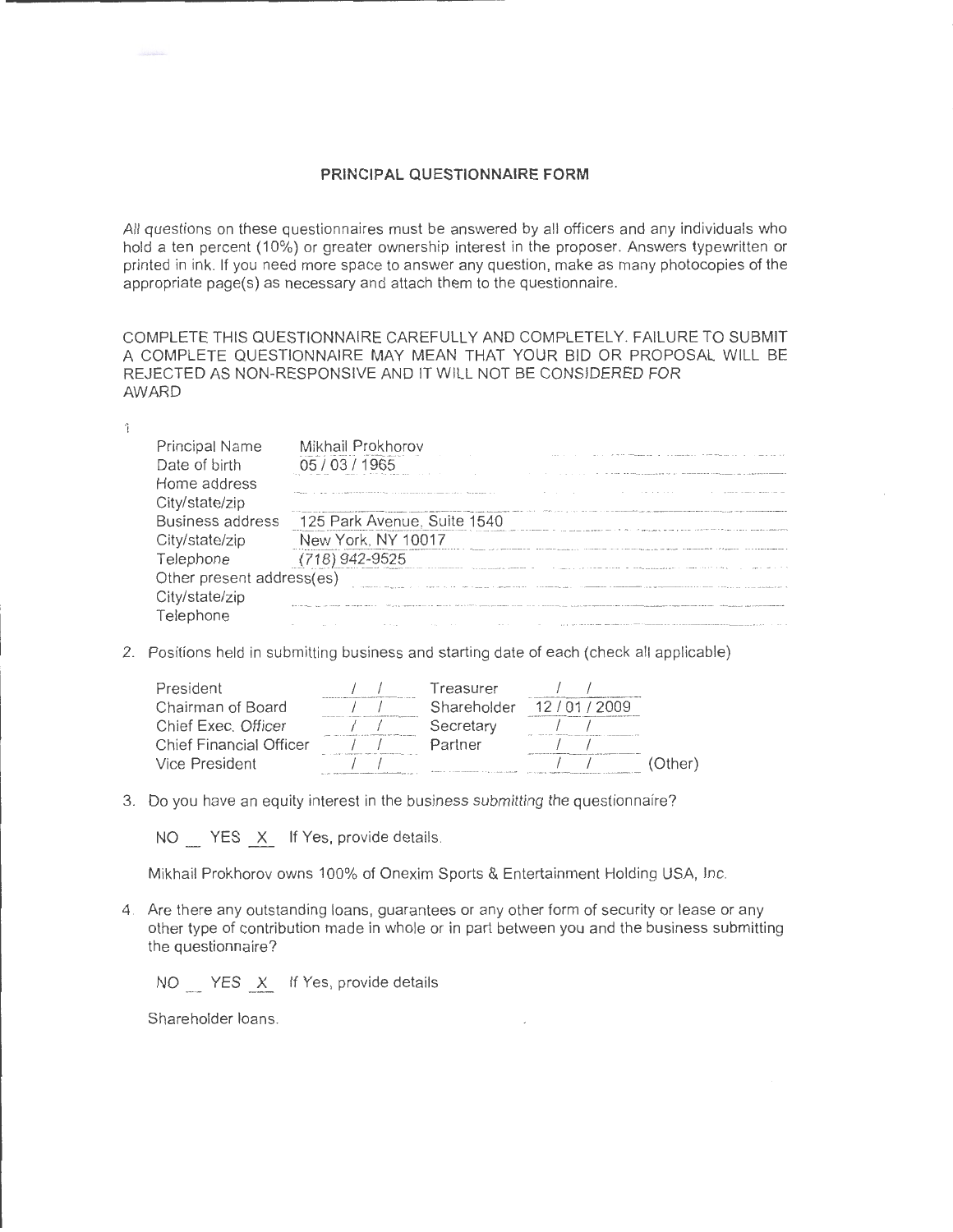5. Within the past 3 years, have you been a principal owner or officer of any business or notfor-profit organization other than the one submitting the questionnaire?

NO YES X If Yes, provide details.

----------------------------------------------------------------------- .

Mikhail Prokhorov has indirect beneficial interests of 100% of Renaissance Capital, and investment banking firm in Russian with U.S. revenues. He also has indirect beneficial interests of 6% of UC RUSAL PLC, a public company listed in Hong Kong with U.S. revenues . Additionally, Mikhail Prokhorov has unrelated investments through the ONEXIM Group, a private investment fund in Russia.

Within the past 3 years, Mr. Prokhorov's professional responsibilities have included:

From April 2014 to date - Member of the Board of Directors of LLC Management Company ROSNANO

From June 2015 to November 2015- Member of the Board of Directors of Vozrozhdenie Bank

From October 2008 to 2014 - President of All-Russian Public Organization "Union of Biathletes of Russia"

6. Has any governmental entity awarded any contracts to a business or organization listed in Section 5 in the past 3 years while you were a principal owner or officer?

NO YES X If Yes, provide details.

The submitting business holds an indirect 100% interest in Barclays Events Center, LLC, which operate the Barclays Center through a lease with Brooklyn Arena Local Development Corporation. No businesses of the ONEXIM Group in Russia have been awarded any U.S. federal, state or local government contracts. The schedule attached to this questionnaire lists foreign government contracts that have been awarded to the ONEXIM Group in Russia.

**NOTE:** An affirmative answer is required below whether the sanction arose automatically, by operation of law, or as a result of any action taken by a government agency. Provide a detailed response to all questions checked "YES". If you need more space, photocopy the appropriate page and attach it to the questionnaire.

- 7. In the past (5) years, have you and/or any affiliated businesses or not-for-profit organizations listed in Section 5 in which you have been a principal owner or officer:
	- a. Been debarred by any government agency from entering into contracts with that agency?

NO X YES If Yes, provide details for each such instance.

b. Been declared in default and/or terminated for cause on any contract, and/or had any contracts cancelled for cause?

NO X YES If Yes, provide details for each such instance.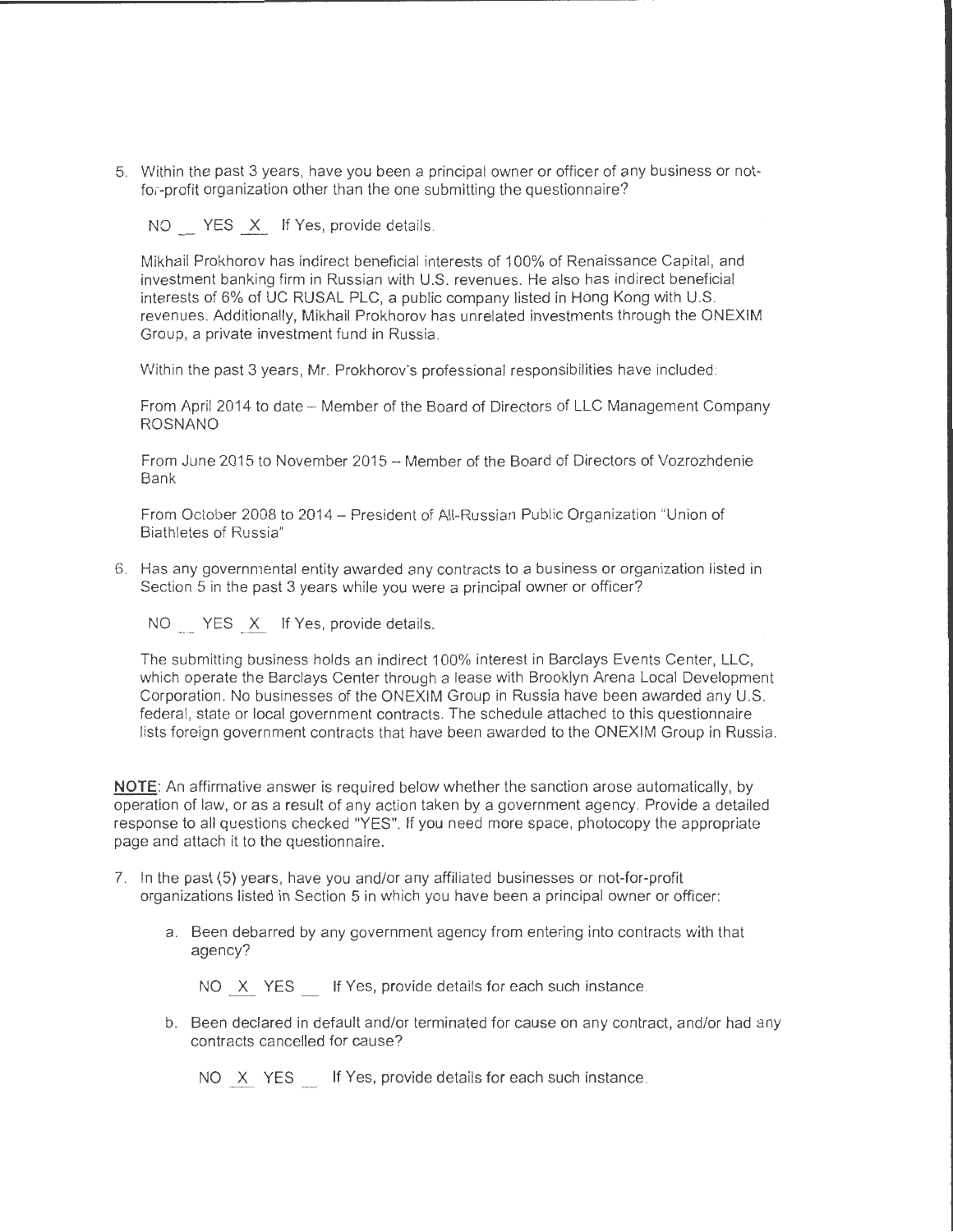c. Been denied the award of a contract and/or the opportunity to bid on a contract, including, but not limited to, failure to meet pre-qualification standards?

NO X YES If Yes, provide details for each such instance.

d. Been suspended by any government agency from entering into any contract with it; and/or is any action pending that could formally debar or otherwise affect such business's ability to bid or propose on contract?

NO X YES If Yes, provide details for each such instance

8. Have any of the businesses or organizations listed in response to Question 5 filed a bankruptcy petition and/or been the subject of involuntary bankruptcy proceedings during the past 7 years, and/or for any portion of the last 7 year period, been in a state of bankruptcy as a result of bankruptcy proceedings initiated more than 7 years ago and/or is any such business now the subject of any pending bankruptcy proceedings, whenever initiated? If 'Yes', provide details for each such instance. (Provide a detailed response to all questions checked "YES". If you need more space, photocopy the appropriate page and attach it to the questionnaire.)

Please see the attached schedule relating to the ONEXIM Group in Russia.

a. Is there any felony charge pending against you?

NO X YES If Yes, provide details for each such charge.

b. Is there any misdemeanor charge pending against you?

NO X YES If Yes, provide details for each such charge.

c. Is there any administrative charge pending against you?

NO X YES If Yes, provide details for each such charge.

d. In the past 10 years, have you been convicted, after trial or by plea, of any felony, or of any other crime, an element of which relates to truthfulness or the underlying facts of which related to the conduct of business?

NO X YES If Yes, provide details for each such conviction

e. In the past 5 years, have you been convicted, after trial or by plea, of a misdemeanor?

NO X YES If Yes, provide details for each such conviction.

f. In the past 5 years, have you been found in violation of any administrative or statutory charges?

NO X YES If Yes, provide details for each such occurrence.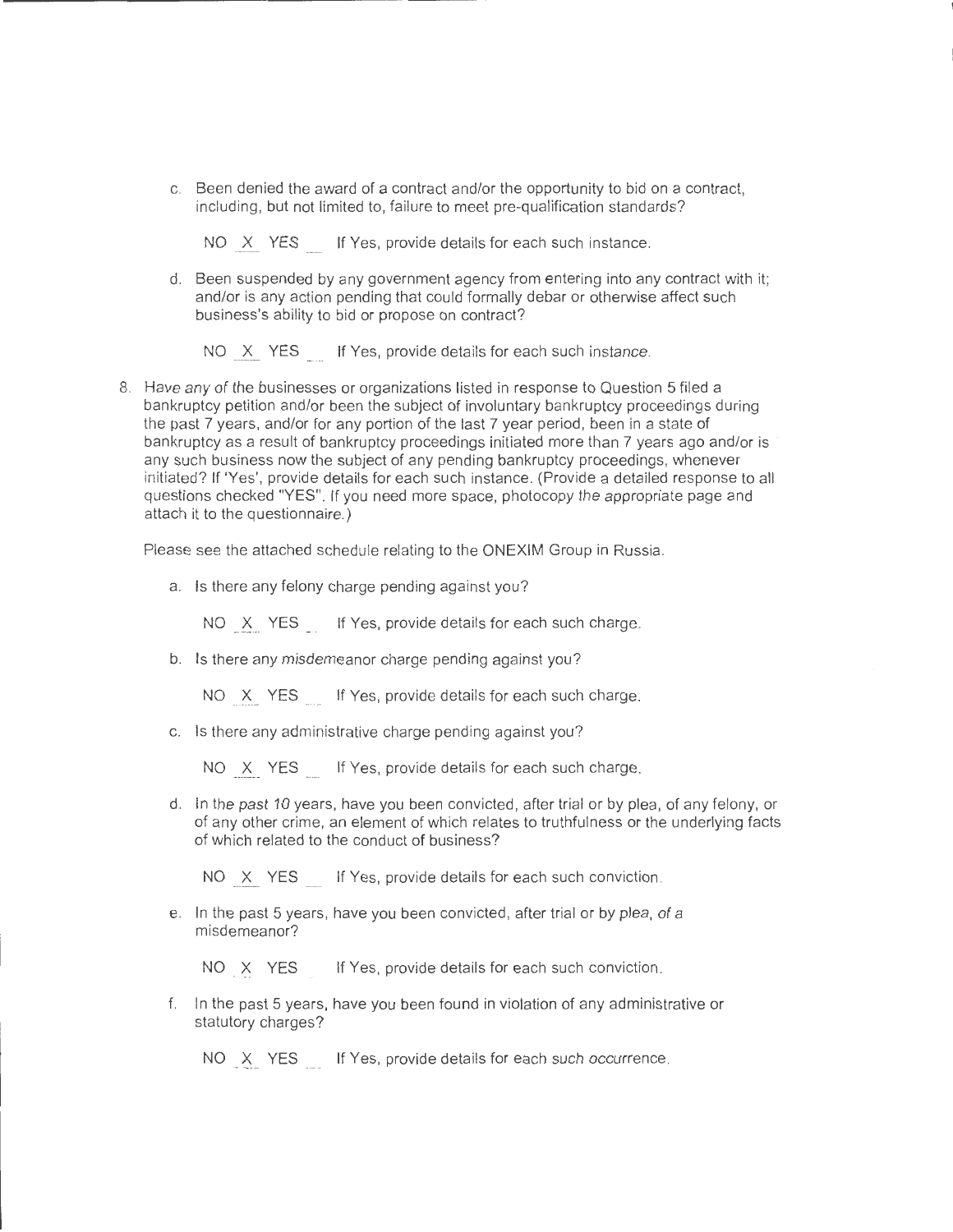9. In addition to the information provided in response to the previous questions, in the past 5 years, have you been the subject of a criminal investigation and/or a civil anti-trust investigation by any federal, state or local prosecuting or investigative agency and/or the subject of an investigation where such investigation was related to activities performed at, for, or on behalf of the submitting business entity and/or an affiliated business listed in response to Question 5?

NO YES X If Yes, provide details for each such investigation.

Please see the attached schedule relating to the ONEXIM Group in Russia.

10. In addition to the information provided, in the past 5 years has any business or organization listed in response to Question 5, been the subject of a criminal investigation and/or a civil anti-trust investigation and/or any other type of investigation by any government agency, including but not limited to federal, state, and local regulatory agencies while you were a principal owner or officer?

NO YES X If Yes, provide details for each such investigation.

Please see the attached schedule relating to the ONEXIM Group in Russia.

11. In the past 5 years, have you or this business, or any other affiliated business listed in response to Question 5 had any sanction imposed as a result of judicial or administrative proceedings with respect to any professional license held?

NO X YES If Yes, provide details for each such investigation.

12. For the past 5 tax years, have you failed to file any required tax returns or failed to pay any applicable federal, state or local taxes or other assessed charges, including but not limited to water and sewer charges?

NO X YES If Yes, provide details for each such investigation.

Þ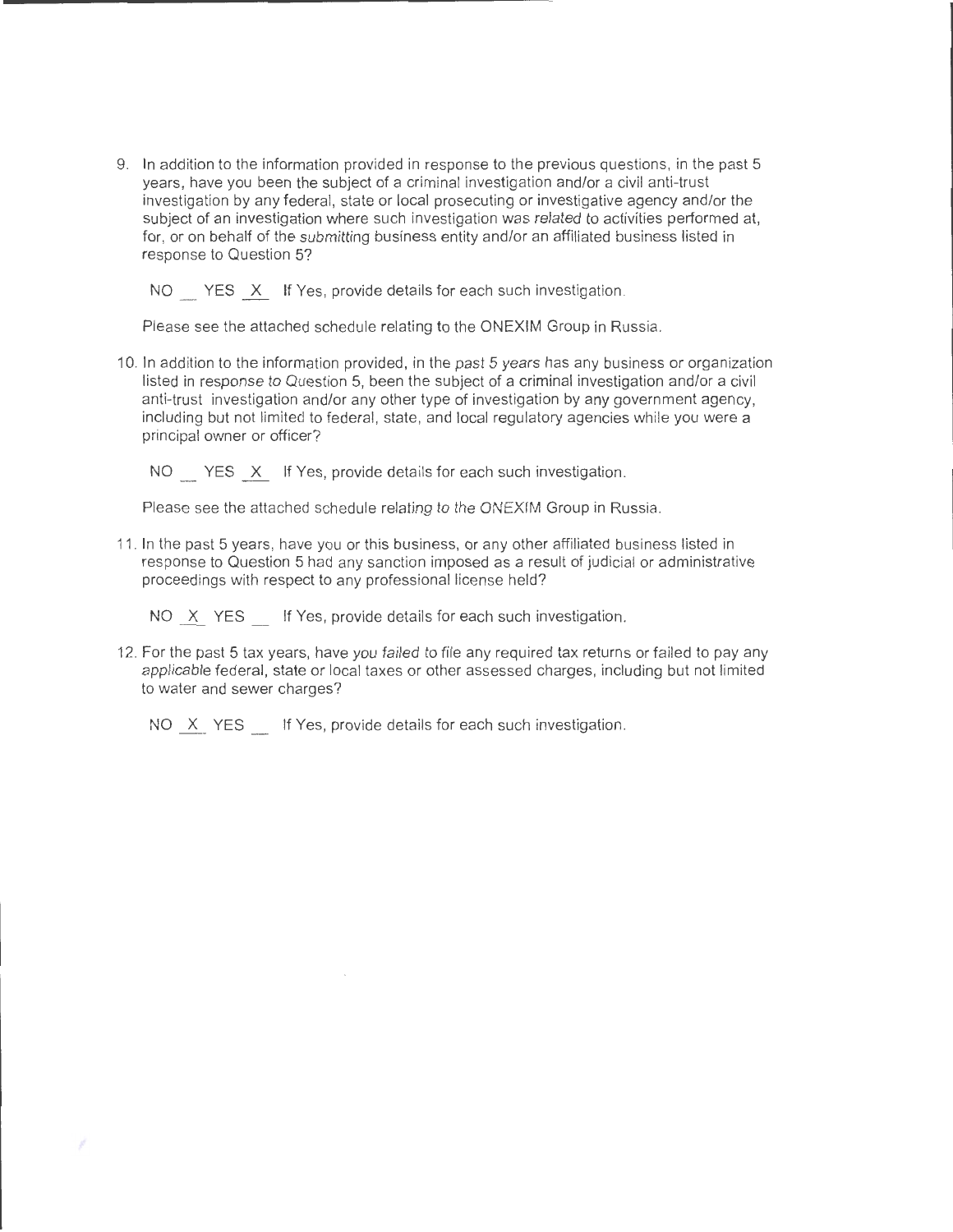### SCHEDULE OF RESPONSES RELATING TO THE ONEXIM GROUP<sup>1</sup>

#### **Question 6**

In the past three years, the ONEXIM group in Russia has been awarded the following types of government contracts:

- Investment contracts with municipal districts in the Moscow region for the development of social infrastructure and the construction of a residential district
- Land rental agreements in Moscow and other Russian regions, which are the state/municipal property
- Insurance contracts in Russia
- State/municipal contracts for the delivery of goods, works, and services including agreement with the Federal Agency for State Property Management for the privatization of the Vnukovo International Airport in Russia
- Contract with the Phytosanitary Service for product quality testing
- contract with the Fire Protection Service for maintenance and compliance with fire safety requirements
- Contract with the Federal Service for State Registration, Cadastre, and Cartography (Rosreestr) in order to register and obtain necessary documentation for related land plots
- Contract with the Ministry of Finance of the Russian Federation relating to the placement of external bond loans of the Russian Federation
- Contract with the National Social Security Fund (NSSF) (Uganda) relating to the brokerage services in East Africa
- Contracts with the Asset Management Corporation of Nigeria (AMCON) relating to brokerage services
- Contracts for domain name registration and hosting services
- Contracts for access to database PAO RBS (forecasts of exchange rates, forecast commodity prices, etc.)
- Contracts for information services for the coverage of public authorities

#### **Question 8**

All bankruptcy proceedings against the ONEXIM Group were terminated by the Arbitration Courts due to cancellation of applications by persons who took the application to the Arbitration Courts in Russia. There are no pending bankruptcy proceedings against the ONEXIM Group at this time.

#### **Questions 9 and 10**

From time to time, in the ordinary course of business, the ONEXIM Group has undergone scheduled and unscheduled inspections by the Antimonopoly Service to ensure compliance with antitrust legislation in Russia.

On July 12, 2011, the Federal Antimonopoly Services of Russia found one of the subsidiaries of the Public Joint Stock Company "RBC" (JSC "RU-CENTER") in violation of Section 3 and 5 of Article 11 (prohibition on limiting competition contracts and concerted actions of a business

<sup>&</sup>lt;sup>1</sup> As noted in the Questionnaire, the attached schedule pertains only to the ONEXIM Group in Russia. It does not relate to any of Mikhail Prokhorov's investments in the United States.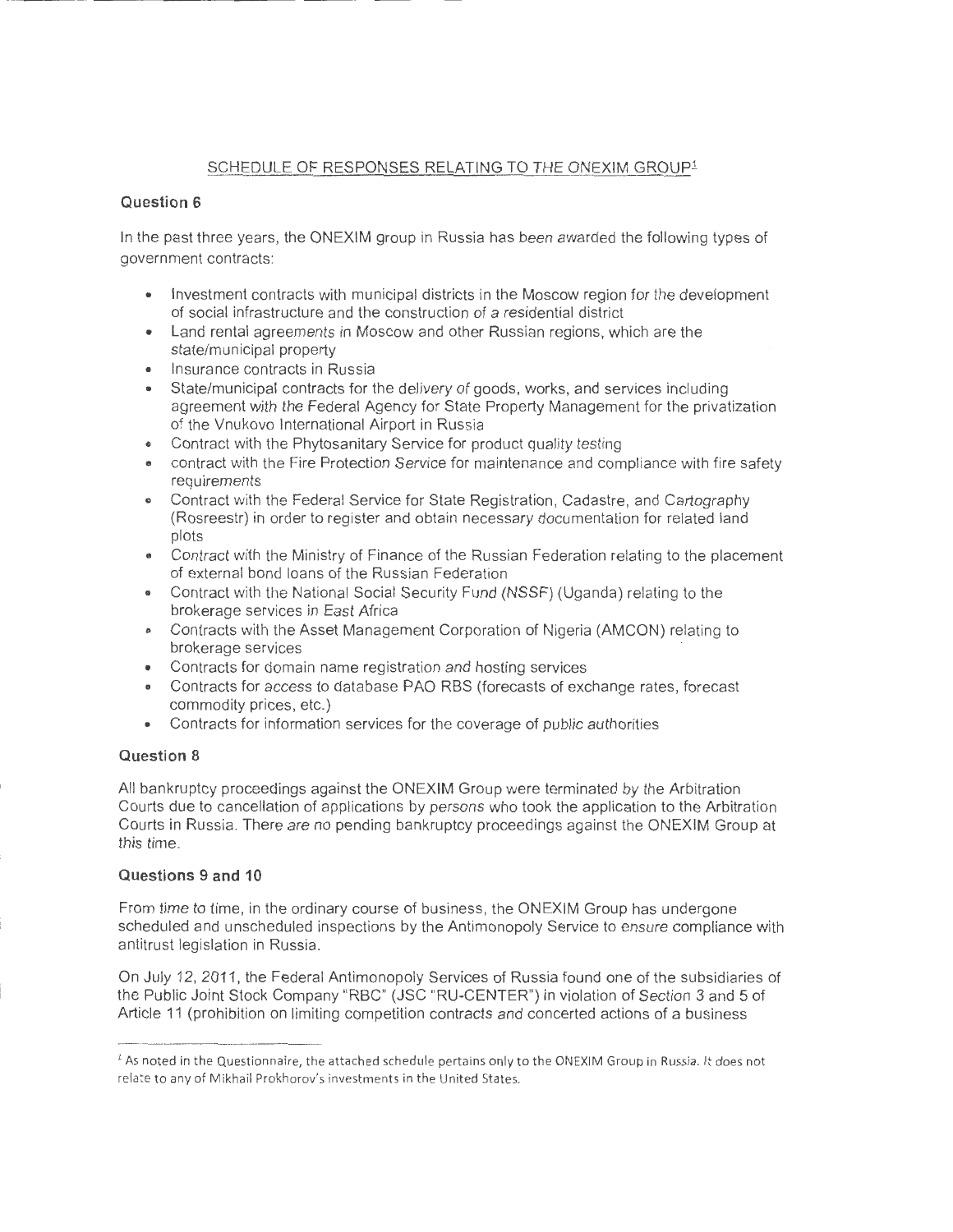(entity) and Section 1 of Article 14 (prohibition on unfair competition) of the Federal Law No. 135-FZ. The Federal Antimonopoly Service of Russia issued an Order of Recovery in the amount of 239,630,213 rubles for the violation.

From time to time, in the ordinary course of business, the ONEXIM Group has undergone scheduled and unscheduled inspections from the following government entities:

- Bank of Russia
- Federal Tax Services
- The Federal Service for Supervision of Communications, Information, Technology, and Mass Media
- The Ministry of the Russian Federation for Civil Defense, Emergencies, and Elimination of Consequences of Natural Disasters
- Federal Fire Service
- Federal Service for Supervision in the Sphere of Transport
- Federal Environment, Industrial, and Nuclear Supervision Service
- Financial Conduct Authority (UK)
- Cyprus Securities and Exchange Commission (Cyprus)

Additionally, the ONEXIM Group was required to pay fines for administrative offenses for:

- Failing to meet licensing requirements for subsoil use
- Inappropriate use of land

Any and all violations or fines as a result of the aforementioned inspections and/or investigations have been resolved.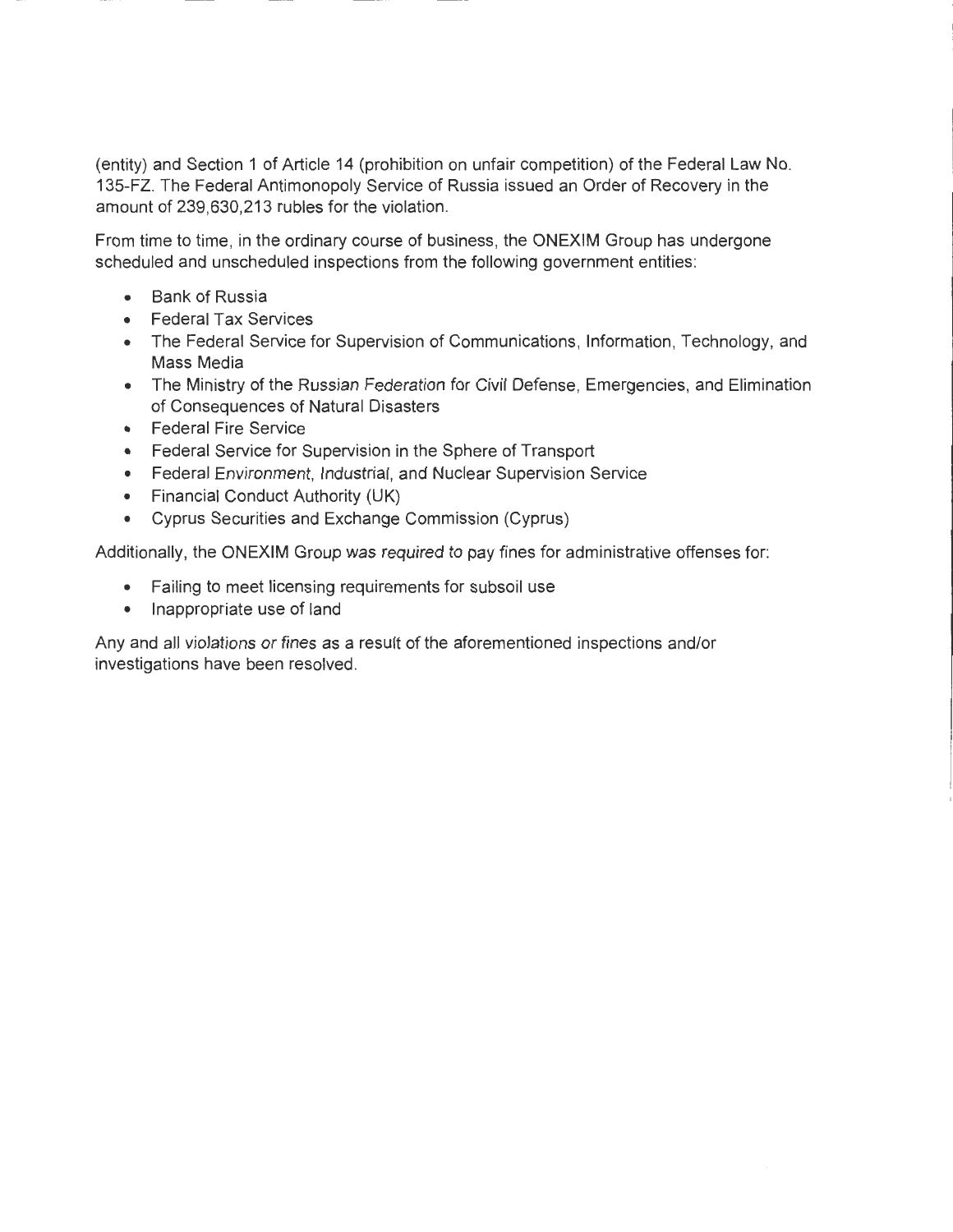#### **CERTIFICATION**

A MATERIALLY FALSE STATEMENT WILLFULLY OR FRAUDULENTLY MADE IN CONNECTION WITH THIS QUESTIONNAIRE MAY RESULT IN RENDERING THE SUBMITTING BUSINESS ENTITY NOT RESPONSIBLE WITH RESPECT TO THE PRESENT BID OR FUTURE BIDS, AND, IN ADDITION, MAY SUBJECT THE PERSON MAKING THE FALSE STATEMENT TO CRIMINAL CHARGES.

I, Mikhail Prokhorov, being duly sworn, state that I have read and understand all the items contained in the foregoing pages of this questionnaire and the following pages of attachments; that I supplied full and complete answers to each item therein to the best of my knowledge, information and belief; that I will notify the County in writing of any change in circumstances occurring after the submission of this questionnaire and before the execution of the contract; and that all information supplied by me is true to the best of my knowledge, information and belief. I understand that the County will rely on the information supplied in this questionnaire as additional inducement to enter into a contract with the submitting business entity.

Sworn to before me this  $\partial O$  day of  $\partial C$ *fOper* 2017

<u>Hearing</u> Kay 3 ers

Onexim Sports and Entertainment Holding USA, Inc. Name of submissing business

IlANA KANZAS NOTARY PUBLIC-STATE OF NEW YORK No. 01KA6304658 Qualified in New York County My Commission Expires June 02, 2018

| Mikhail Prokhorov |                                                                                                                |
|-------------------|----------------------------------------------------------------------------------------------------------------|
| Print name        |                                                                                                                |
| Signature         |                                                                                                                |
| Title             | the property of the company's series of the company's design and the series of the series of the series of the |
| 71                |                                                                                                                |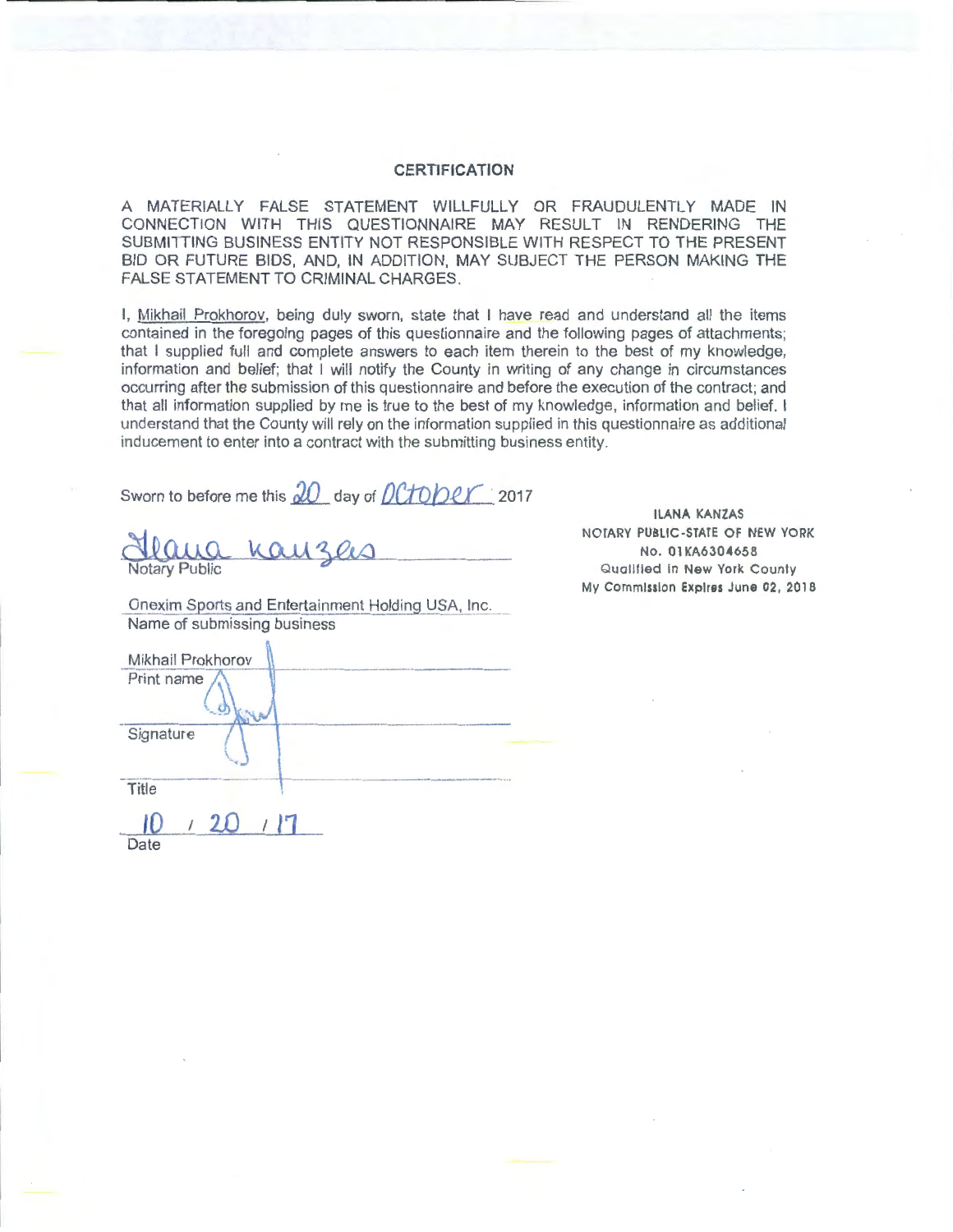### **PRINCIPAL QUESTIONNAIRE FORM**

All questions on these questionnaires must be answered by all officers and any individuals who hold a ten percent (10%) or greater ownership interest in the proposer. Answers typewritten or printed in ink. If you need more space to answer any question, make as many photocopies of the appropriate page(s) as necessary and attach them to the questionnaire.

COMPLETE THIS QUESTIONNAIRE CAREFULLY AND COMPLETELY. FAILURE TO SUBMIT A COMPLETE QUESTIONNAIRE MAY MEAN THAT YOUR BID OR PROPOSAL WILL BE REJECTED AS NON-RESPONSIVE AND IT WILL NOT BE CONSIDERED FOR AWARD

| 1. Principal Name Brett Yormark                         |
|---------------------------------------------------------|
| Date of birth 09/28/1966                                |
| Home address 303 East 49th Street                       |
| City/state/zip New York, NY 10017                       |
| Business address 125 Park Avenue, Suite 1540            |
| City/state/zip New York, NY 10017                       |
| Telephone 718-942-9605                                  |
| Other present address(es)                               |
| City/state/zip                                          |
| Telephone                                               |
| List of other addresses and telephone numbers attached. |

| 2. Positions held in submitting business and starting date of each (check all applicable) |
|-------------------------------------------------------------------------------------------|
| <b>Treasurer</b><br>President                                                             |
| Chairman of Board / /<br>Shareholder                                                      |
| Chief Exec. Officer / /<br>Secretary                                                      |
| <b>Chief Financial Officer</b><br>Partner                                                 |
| <b>Vice President</b>                                                                     |
| (Other)                                                                                   |
| N/A. Brett Yormark is the President of Nassau Events Center, LLC, a subsidiary of Onexim  |
| Sports and Entertainment Holding USA, Inc.                                                |

3. Do you have an equity interest in the business submitting the questionnaire?

YES \_\_ NO <u>X</u>

If Yes, provide details.

4. Are there any outstanding loans, guarantees or any other form of security or lease or any other type of contribution made in whole or in part between you and the business submitting the questionnaire?

#### $YES$  NO  $X$

If Yes, provide details.

5. Within the past 3 years, have you been a principal owner or officer of any business or not-forprofit organization other than the one submitting the questionnaire?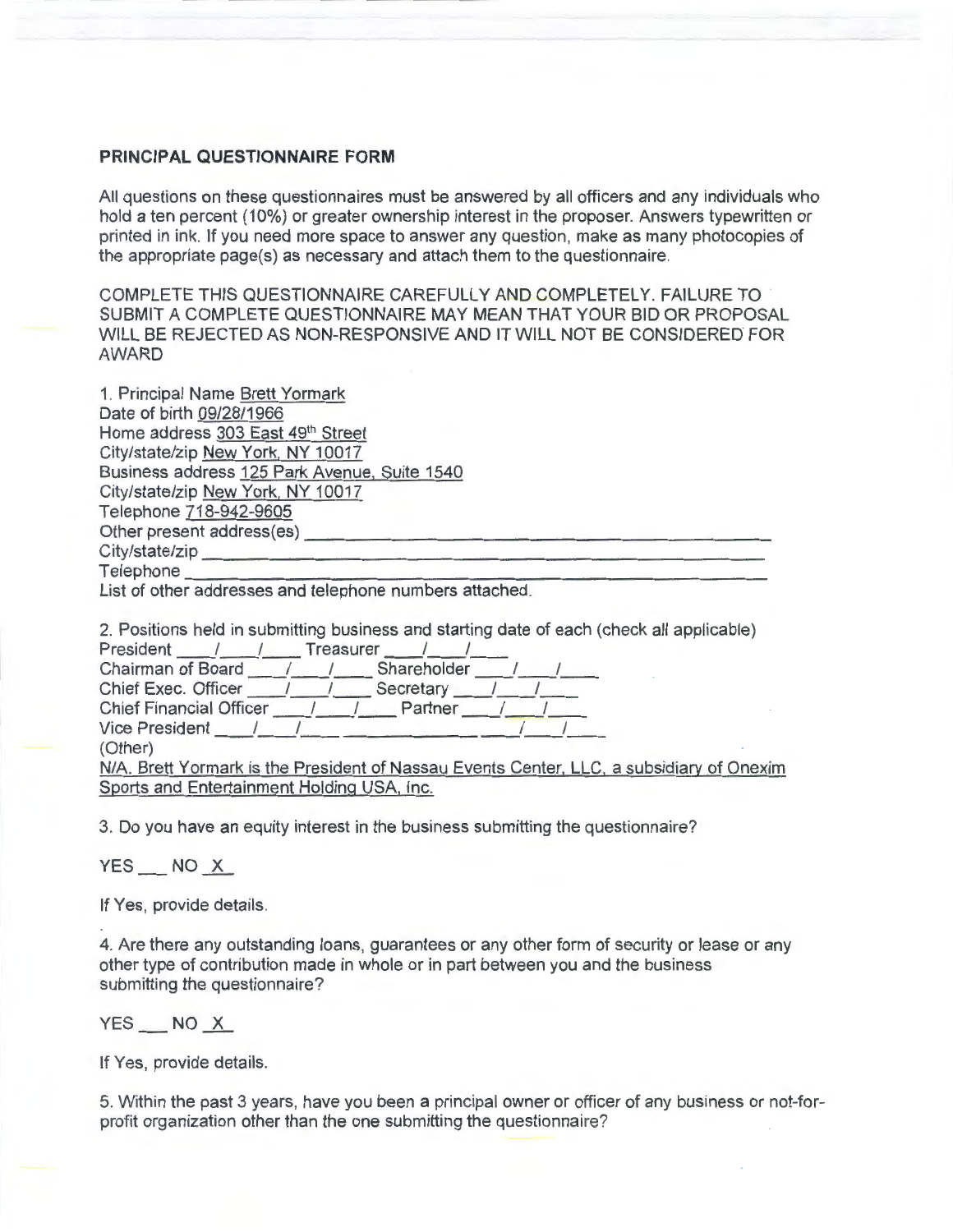$YES$   $NO X$ 

If Yes, provide details.

6. Has any governmental entity awarded any contracts to a business or organization listed in Section 5 in the past 3 years while you were a principal owner or officer?

 $YES$  NO  $X$ 

If Yes, provide details.

NOTE: An affirmative answer is required below whether the sanction arose automatically, by operation of law, or as a result of any action taken by a government agency.

Provide a detailed response to all questions checked "YES". If you need more space, photocopy the appropriate page and attach it to the questionnaire.

7. In the past (5) years, have you and/or any affiliated businesses or not-for-profit organizations listed in Section 5 in which you have been a principal owner or officer:

a. Been debarred by any government agency from entering into contracts with that agency?

 $YES$  NO  $X$ 

If Yes, provide details for each such instance.

b. Been declared in default and/or terminated for cause on any contract, and/or had any contracts cancelled for cause?

 $YES$   $NO X$ 

If Yes, provide details for each such instance.

c. Been denied the award of a contract and/or the opportunity to bid on a contract, including, but not limited to, failure to meet pre-qualification standards?

YES \_\_NO\_X

If Yes, provide details for each such instance.

d. Been suspended by any government agency from entering into any contract with it; and/or is any action pending that could formally debar or otherwise affect such business's ability to bid or propose on contract?

 $YES$  NO  $X$ 

If Yes, provide details for each such instance.

8. Have any of the businesses or organizations listed in response to Question 5 filed a bankruptcy petition and/or been the subject of involuntary bankruptcy proceedings during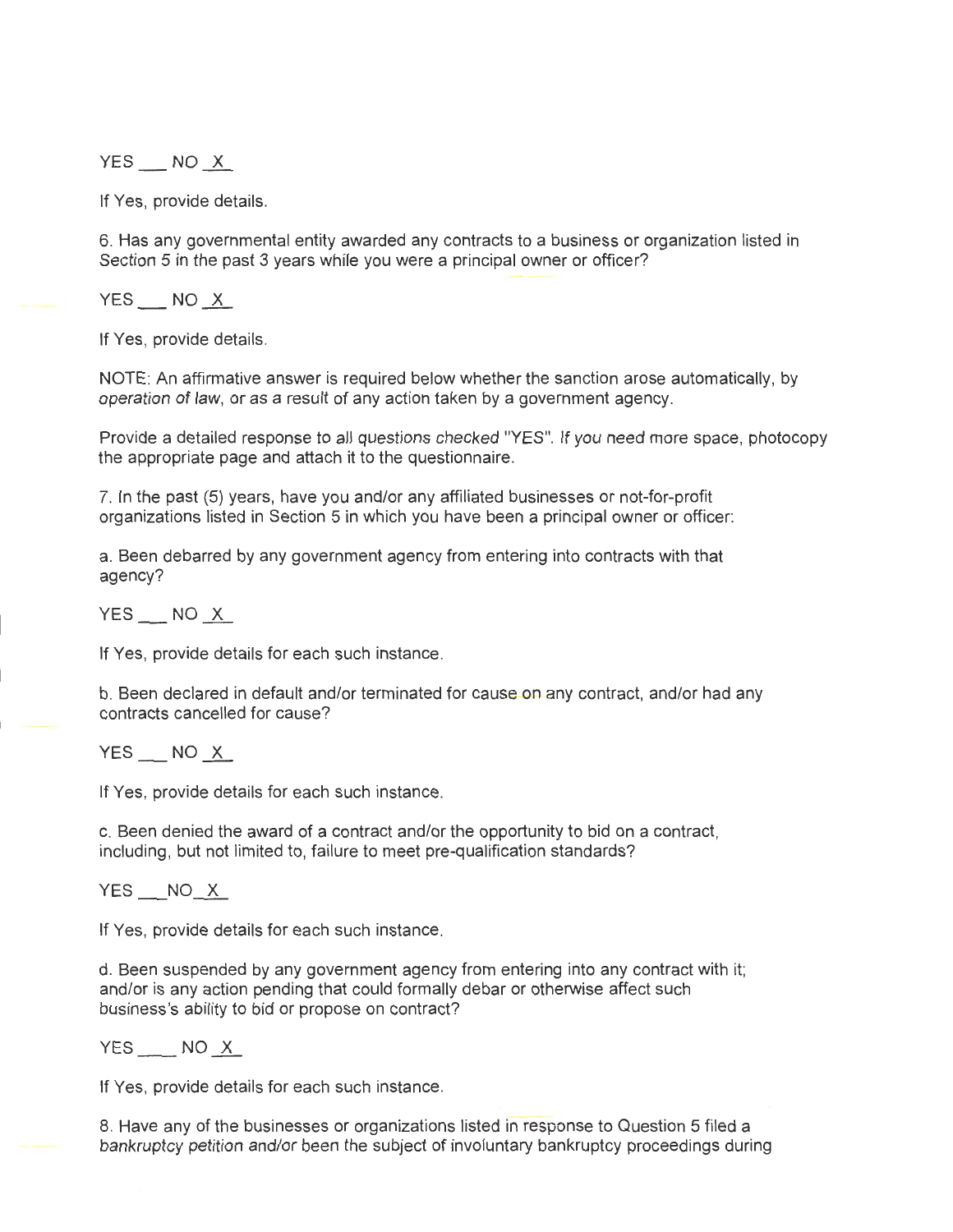the past 7 years, and/or for any portion of the last 7 year period, been in a state of bankruptcy as a result of bankruptcy proceedings initiated more than 7 years ago and/or is any such business now the subject of any pending bankruptcy proceedings, whenever initiated?

If 'Yes', provide details for each such instance. (Provide a detailed response to all questions checked "YES". If you need more space, photocopy the appropriate page and attach it to the questionnaire.)

a) Is there any felony charge pending against you?

 $YES$   $NO$   $X$ 

If Yes, provide details for each such charge.

b) Is there any misdemeanor charge pending against you?

 $YES$  NO  $X$ 

If Yes, provide details for each such charge.

c) Is there any administrative charge pending against you?

 $YES$  NO  $X$ 

If Yes, provide details for each such charge.

d) In the past 10 years, have you been convicted, after trial or by plea, of any felony, or of any other crime, an element of which relates to truthfulness or the underlying facts · of which related to the conduct of business?

YES NO X

If Yes, provide details for each such conviction.

e) In the past 5 years, have you been convicted, after trial or by plea, of a misdemeanor?

YES NO X

If Yes, provide details for each such conviction.

f) In the past 5 years, have you been found in violation of any administrative or statutory charges?

 $YES$  NO  $X$ 

If Yes, provide details for each such occurrence.

9. In addition to the information provided in response to the previous questions, in the past 5 years, have you been the subject of a criminal investigation and/or a civil anti-trust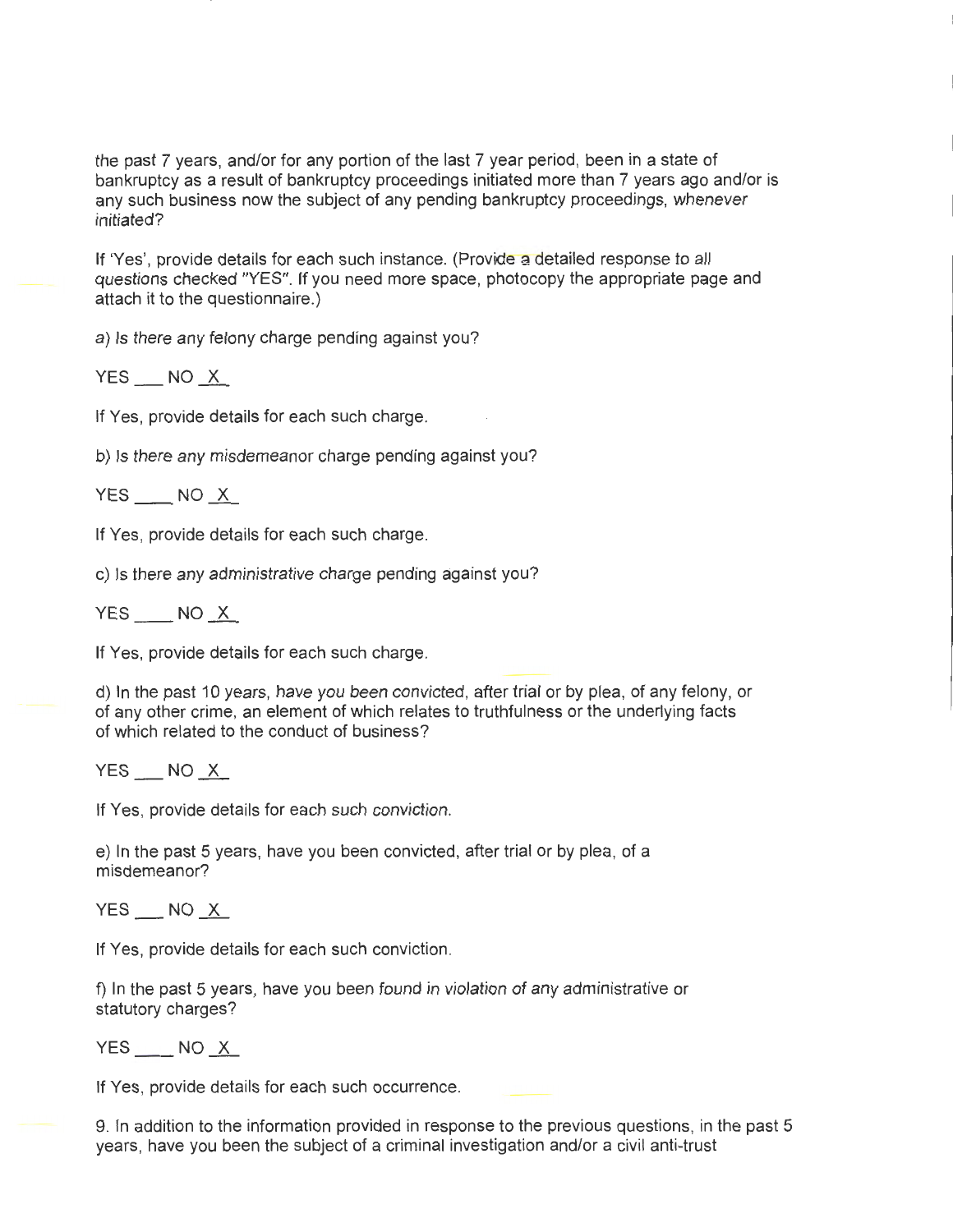investigation by any federal, state or local prosecuting or investigative agency and/or the subject of an investigation where such investigation was related to activities performed at, for, or on behalf of the submitting business entity and/or an affiliated business listed in response to Question 5?

 $YES$  NO  $X$ 

If Yes, provide details for each such investigation.

10. In addition to the information provided, in the past 5 years has any business or organization listed in response to Question 5, been the subject of a criminal investigation and/or a civil anti-trust investigation and/or any other type of investigation by any government agency, including but not limited to federal, state, and local regulatory agencies while you were a principal owner or officer?

 $YES$  NO  $X$ 

If Yes, provide details for each such investigation.

11. In the past 5 years, have you or this business, or any other affiliated business listed in response to Question 5 had any sanction imposed as a result of judicial or administrative proceedings with respect to any professional license held?

YES NO X If Yes, provide details for each such instance.

12. For the past 5 tax years, have you failed to file any required tax returns or failed to pay any applicable federal, state or local taxes or other assessed charges, including but not limited to water and sewer charges?

 $YES$  NO  $X$ 

If Yes, provide details for each such year.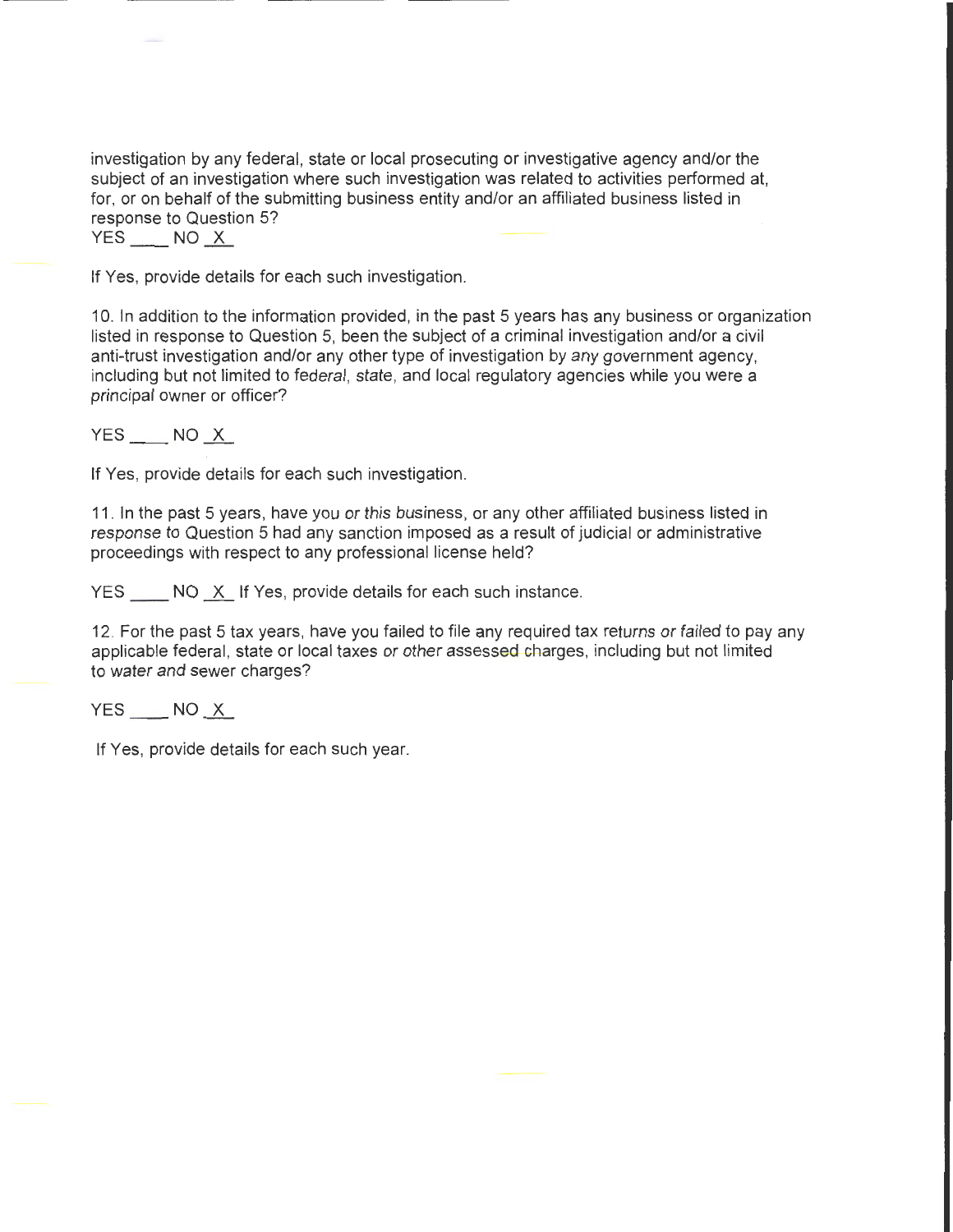### **CERTIFICATION**

A MATERIALLY FALSE STATEMENT WILLFULLY OR FRAUDULENTLY MADE IN CONNECTION WITH THIS QUESTIONNAIRE MAY RESULT IN RENDERING THE SUBMITTING BUSINESS ENTITY NOT RESPONSIBLE WITH RESPECT TO THE PRESENT BID OR FUTURE BIDS, AND, IN ADDITION, MAY SUBJECT THE PERSON MAKING THE FALSE STATEMENT TO CRIMINAL CHARGES.

I, Brett Yormark, being duly sworn, state that I have read and understand all the items contained in the foregoing pages of this questionnaire and the following pages of attachments; that I supplied full and complete answers to each item therein to the best of my knowledge, information and belief; that I will notify the County in writing of any change in circumstances occurring after the submission of this questionnaire and before the execution of the contract; and that all information supplied by me is true to the best of my knowledge, information and belief. I understand that the County will rely on the information supplied in this questionnaire as additional inducement to enter into a contract with the submitting business entity.

Sworn to before me this <u>06</u> day of <u>November</u> 2017<br>Gail Gaddis *\* <i>Jctul JaddU* 

Notary Public

Onexim Sports and Entertainment Holding USA, Inc. Name of submitting business

GAIL R GADDIS NOTARY PUBLIC, STATE OF NEW YORK NO. 01GA6305170 QUALIFIED IN KINGS COUNTY MY COMMISSION EXPIRES JUN 02, 2018

Brett Yormark

Prin Exacted the California Control of the California Control of the California Control of the California Control of the California Control of the California Control of the California Control of the California Control of the Ca

**Signature** 

CEO of Brooklyn Sports & Entertainment and President of Nassau Events Center, LLC Title

11 I 06 I 2017 Date